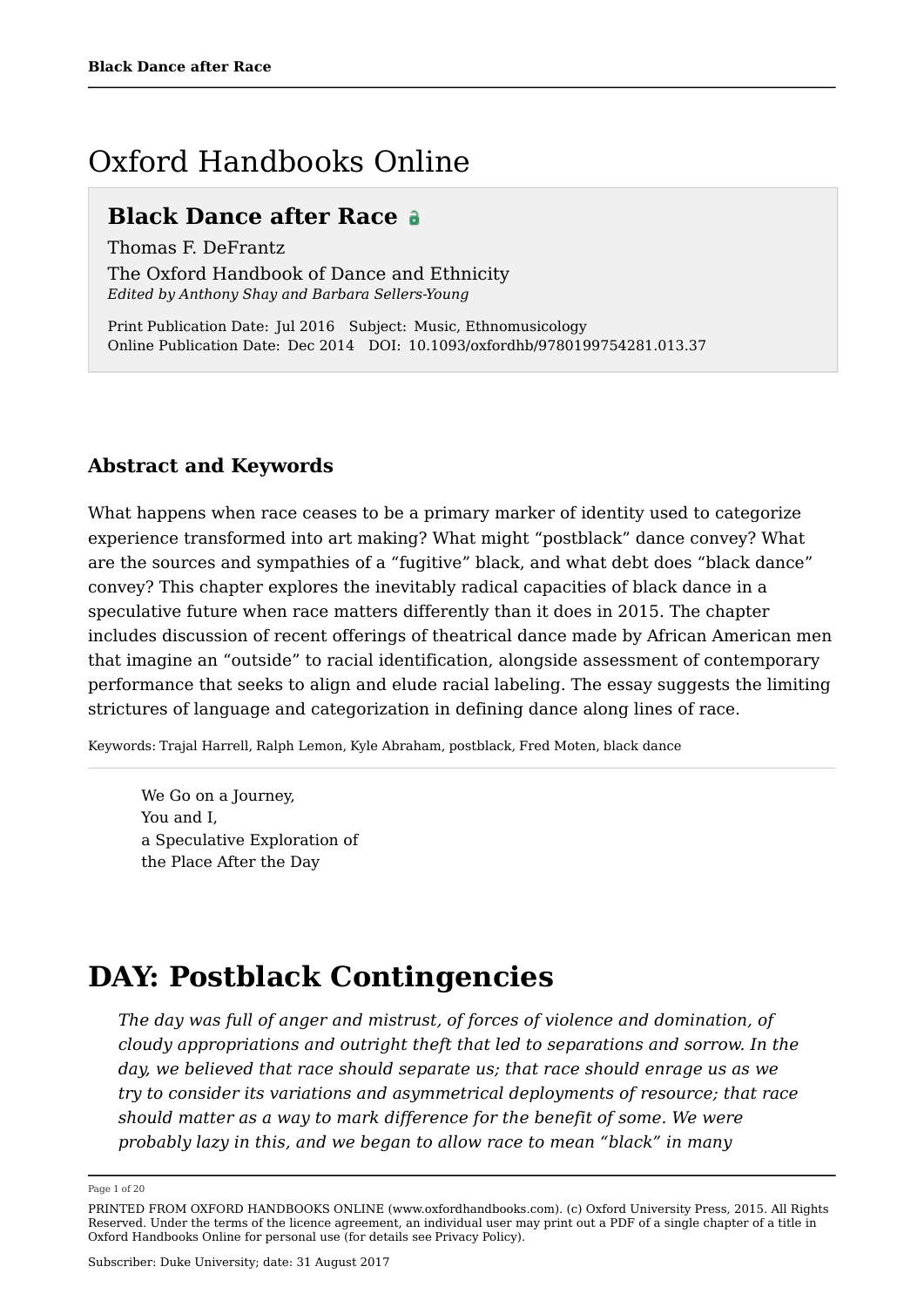*contexts; we used race as a shorthand to call on an undifferentiated, unknowable black mass. Willing to see—"Look, a Negro!"—we saw race in acrid vividness, differentiating upon sight into channels of family, safety, propriety. "Do as I do, and be as I am," we demanded in the difficult pale of mid-day heat, as we looked for answers in our too-obvious differentiations. Bound by custom and fact of impossible inequities, we squinted in agonies of confusion. We wondered how these very different modalities of bodies in motion came to be, and how their value could be calculated with such wild differentiation. The black dance is most visible in the harsh light of day, where sight trumps all other modes of being. We knew that race smelled, bad. But we saw black dance and we tried to somehow see beyond it. The black people—unrelentingly visible—would not allow us to not see them; we would not allow ourselves to not see us. But in the day, we had to try to see beyond, anyway. We had to try.* 1

The rise of race as a category of identity aligned with deployments of power **(p. 707)** determined to subjugate many to the benefit of a few. White social theorists, presumably threatened by the emergence of recognizable groups of people whose social destinies were not necessarily bound up with obedience to a ruling white elite, developed principles of eugenics and biological determinism that could separate levels of humanity along axes of race. Eugenics emerged as a pseudo-scientific attempt to reify people in groups by virtue of "genetic identities" and skin color; its determinations falsely aligned with assumptions around intellectual, social, and physical abilities.

Race became a means and method for social stratification, and a means for nineteenthcentury justification for the horrors of slavery in the Americas as well as a host of subjugations worldwide. If race could exist as a way to understand human variance, then some races could be determined to be "better" than others within a Darwinian-tilted assessment of capacity. White British colonials and others had held longstanding assumptions about a superiority of white civilization over so-called primitives in Africa, Asia, the Middle East, Australia and New Zealand, and the indigenous Americas. Race emerged as a recognized scientific classification method; scientific racism—at the end of the nineteenth century, just as people of color began to find social and political agency to resist structures of subjugation that continually placed them at social disadvantage. Racist interactions peaked in rampant representational force during this period, epitomized by genocide of colored aboriginals in Australia, laws of Apartheid in South Africa, and continuations of Jim Crow laws and lynchings in the United States.

Once settled into the social and civic structures of many communities worldwide, race flourished as an analytic mode that allowed for unblinking acts of violence, denigration, and political and social oppression. Race became a logic of structural inequality; a way of seeing and reacting to the world. Global social uprisings in the 1960s intended to grant civil rights and self-determination to subjugated groups around the world, including millions of black people under white European rule all over the continent of Africa and also in the United States. Political independence in many African nations—nations which had, ironically, been mapped and created by white European colonials fulfilling a racially-

Page 2 of 20

PRINTED FROM OXFORD HANDBOOKS ONLINE (www.oxfordhandbooks.com). (c) Oxford University Press, 2015. All Rights Reserved. Under the terms of the licence agreement, an individual user may print out a PDF of a single chapter of a title in Oxford Handbooks Online for personal use (for details see Privacy Policy).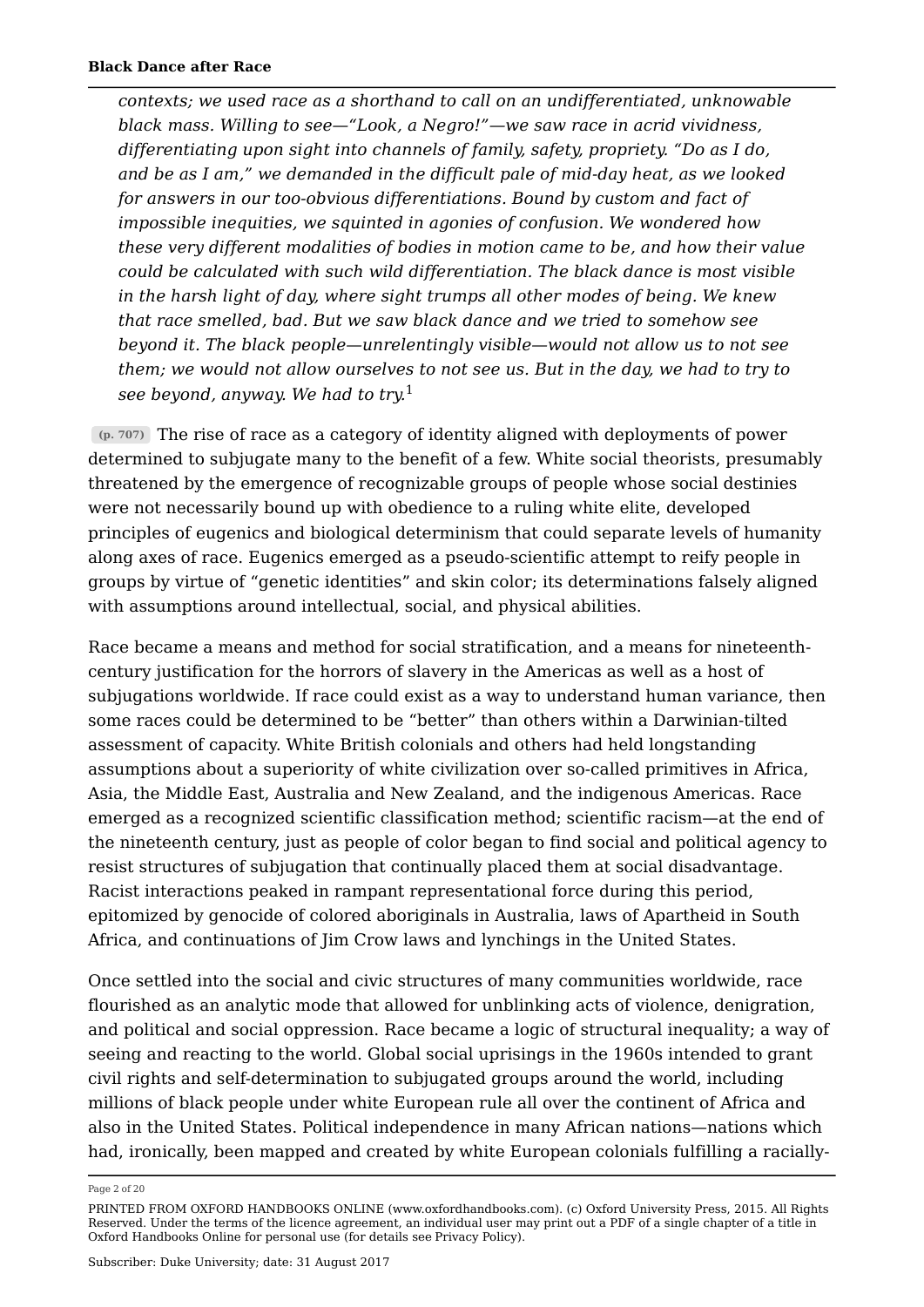motivated desire to claim the lands and resources of the continent inhabited by black people; arrived alongside hard-won civil rights legislation in the United States and some aboriginal rights legislation in Canada.

The dismantling of racialized legal allowances precipitated the dismantling of "race" as a category of language, an action begun by literary theorists in the postcivil-rights eras of the 1980s. These literary theorists suggested that "race," like other aspects of languages of oppression, held overly-accented representational force in a world that supported civil rights for all citizens regardless of race. Race, these theorists argued, functioned as a historical referent to social structures of domination now ameliorated by open possibilities of political access for all. Of course, this utopian sort of rhetoric could only partially be true. Classification by race had, perhaps, become legally intolerable, but racist interactions that pitted people of color against each other, and a historically more oppression-minded white elite, persisted.

*Postblack* emerged as a term of rhetorical import for those who imagine a world **(p. 708)** beyond race, one that might be experienced by young people born in the second generation after civil rights legislation of the 1960s. Millennial Americans, for example, might think that race matters less than class, or gender, or possibly sexuality or location as a determinant of social mobility. Postblack, coined perhaps by visual art curator Thelma Golden and brought into mainstream usage of sorts by journalist Ytasha Womack, suggested a world that doesn't exist, but one that might not bind its black citizens into preassessment or predetermination along lines of racial visibility. We must note that postblack foregrounds black as a marker of identity even as it suggests something beyond race; the term stabilizes "black" as a historical and experiential category that might be embraced, scrutinized, eluded, or avoided.

Postblack suggests something simultaneously elusive and stable; as a chronological marker, it tells us to imagine a postcivil rights ascendency of black social mobility without fear. Postmodern choreographer Bill T. Jones claims this space of his creative maturity, although he was born during the civil-rights era; his choreographies arrive well after legislation has made black a legal capacity in the context of American artistry. Jones' work is not beholden to speak for the race; postblack surely suggests this kind of meandering or mumbling possibility that the social acknowledgment of a black subject enabled. Black citizens without rights could not speak; after civil rights legislation allowed for a voice of black people to emerge, that voice could take shape (almost) as it desired in the expansive neoliberal market of the 1980s. Artists born in the 1970s and 1980s became the first postblack citizens, reaching maturity in the 1990s and 2000s to suggest innumerable approaches to expressions of black positionalities. While some of these positions seemed tied to an articulation of black thought, other artists moved toward engagement with creative strategy not at all bound by connection to the statelessness of a precivil-rights blackness.

Page 3 of 20

PRINTED FROM OXFORD HANDBOOKS ONLINE (www.oxfordhandbooks.com). (c) Oxford University Press, 2015. All Rights Reserved. Under the terms of the licence agreement, an individual user may print out a PDF of a single chapter of a title in Oxford Handbooks Online for personal use (for details see Privacy Policy).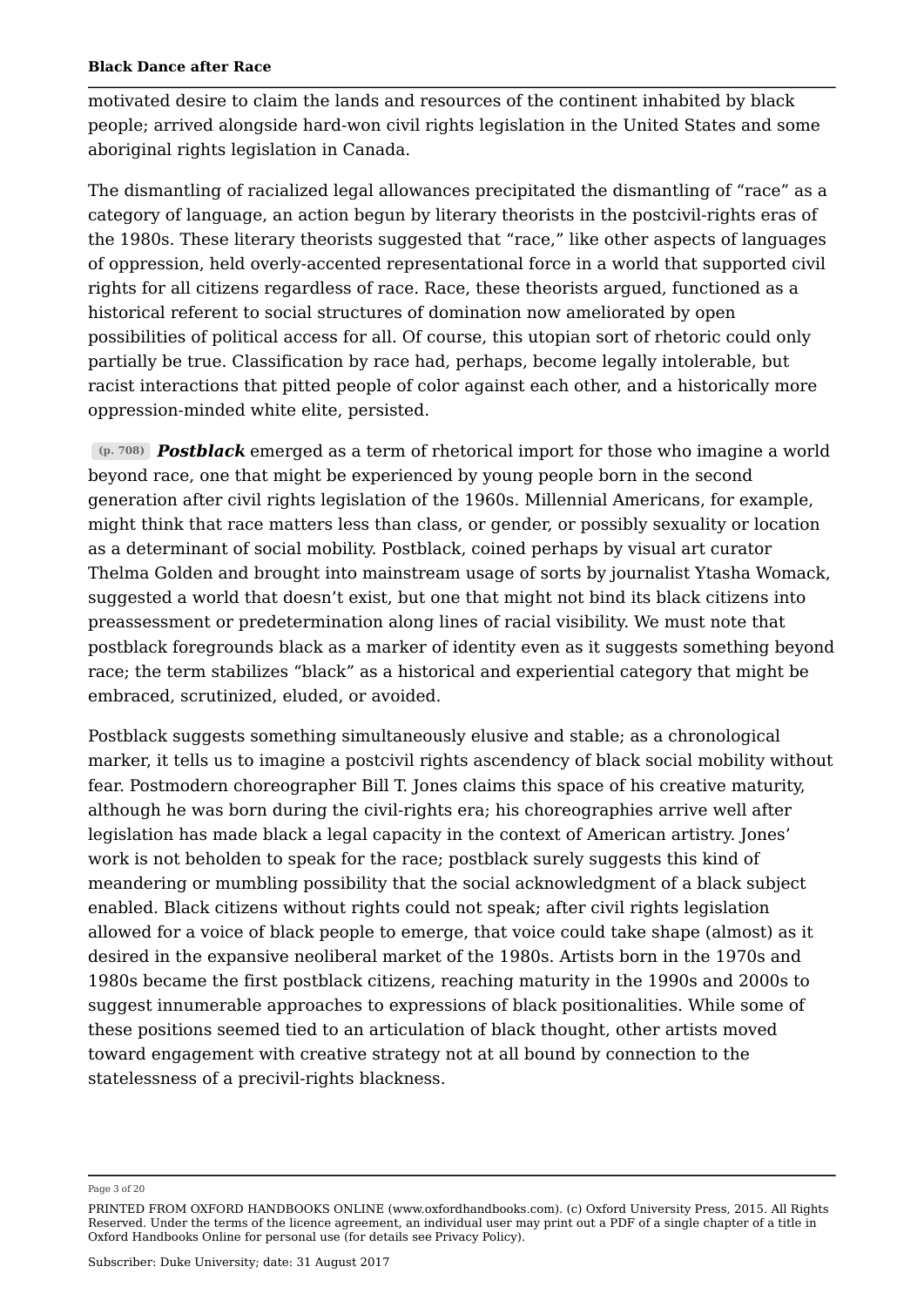Postblack moves in unanticipated directions, but tends to return "home," to the place of blackness as experience. Because postblack emerges as a chronological antecedent to civil rights black and black power, its grounding assumptions arise from the proposition of an imaginary whole of black acts that manage to convey meaning in the space of black identity. Postblack may intend to reflect youthfulness and energetic recasting, but it also engages a subtle naiveté, that a category "outside an outside" can exist. Black remains consistently configured as an outside to mainstream; and yet postblack outsiderness cannot render its practitioners somehow "inside" a creative mainstream of artistic practice. After all, postblack stakes claim to an identity marker that actually implicates racialized experience. The mainstream needs things to be simple and unified; black, like race, complicates matters.

To work in a postblack sensibility as a choreographer means to care differently about the wages of black lives as a category of expressive resource than earlier generations of artists and audiences might have done. This could be realized as a playful willingness to place references to black experience alongside, say, postmodern physical assemblage without making reference to dance as a strategy of survival for black people. Different generations of artists approach the methods of postmodern assemblage differently. Where Bill T. Jones (b. 1952) often makes work that might be tethered to thinking **(p. 709)** of RACE in capital letters as an issue that his choreography might confront, postblack choreographer Kyle Abraham (b. 1977) stages dances that incorporate blackness as a texture in the warp and the woof of the choreography at issue. Ethnicity as texture means ethnicity that is ultimately nonconfrontational or safe, and able to be recast toward an end not entirely comprised of the survivalist moment.

Postblack, then, refers to a time and circumstance in which black might not be primarily bound up with survivalist modes of social interaction and intervention. Modes of postblack comfort may exist for some by 2015; for those who enjoy upper-middle class resources of gated living communities and private higher-education. But black presence and especially its revelations of youthful masculinity remain at issue for many. Postblack choreographers might seek to create worlds of dance that avoid immediate responses of racial profiling circumscribing their work, even as they willingly engage black experience as a source and texture of the dance at hand.

### **Pavement**

Choreographer Kyle Abraham may take the moniker of postblack artist if he likes. He has been awarded a number of fellowships and funding—including the MacArthur "Genius" Award in 2013; surely because his strong theatrical work fits into a postmodern heritage that he claims; his work also arrives with recognizably black affect and tends to tell stories of black life. Abraham often references Pittsburgh, Pennsylvania, his hometown, as a site and source of black life and love; the Midwestern city where he grew and trained figures mightily in his creative life.

Page 4 of 20

PRINTED FROM OXFORD HANDBOOKS ONLINE (www.oxfordhandbooks.com). (c) Oxford University Press, 2015. All Rights Reserved. Under the terms of the licence agreement, an individual user may print out a PDF of a single chapter of a title in Oxford Handbooks Online for personal use (for details see Privacy Policy).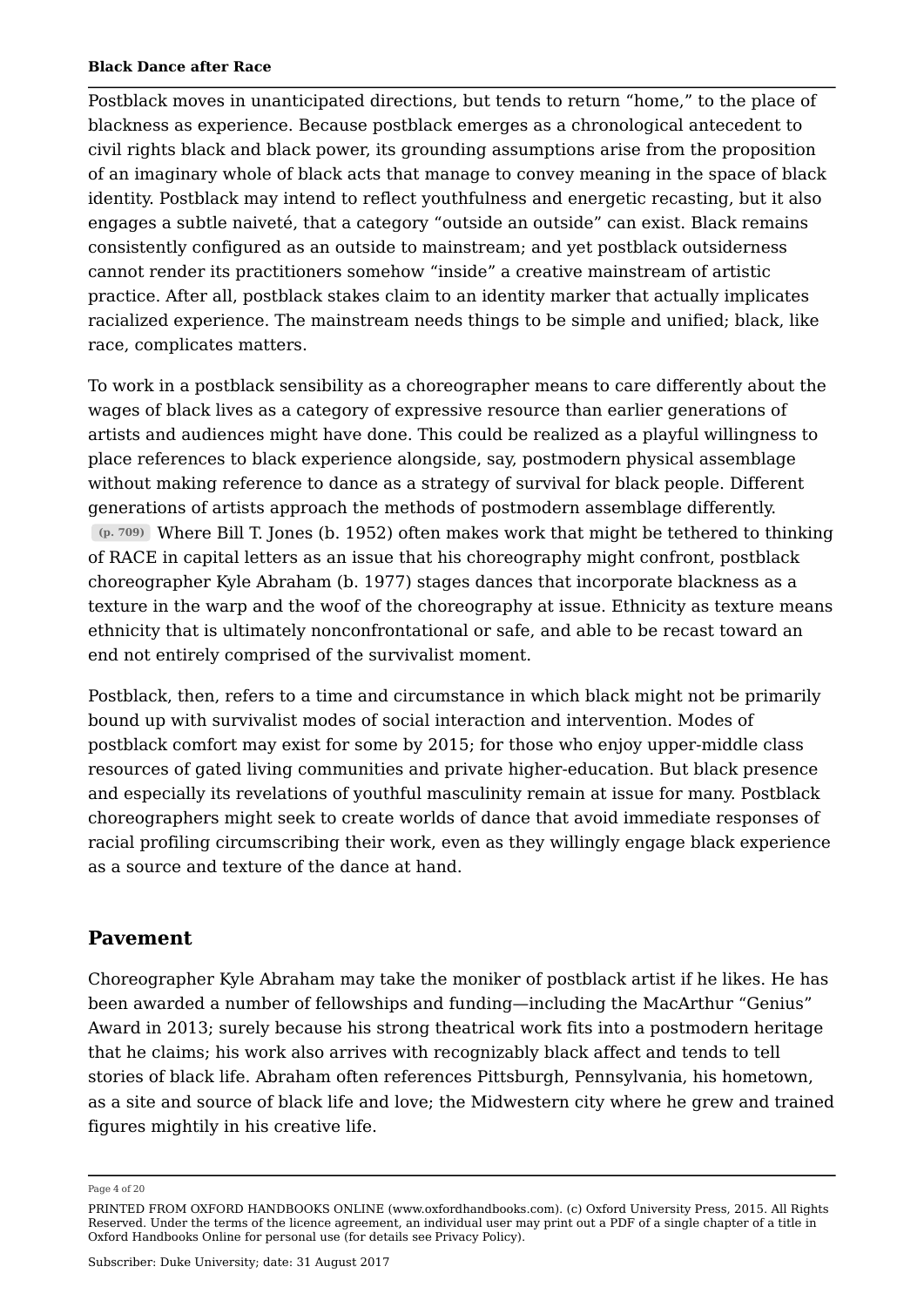The evening-length stage work *Pavement* (2012)<sup>2</sup> continues Abraham's interest in histories of the black neighborhoods of Pittsburgh, as well as the popular culture that defined his young adulthood. The work is also inspired, Abraham notes, by writings of W E B Du Bois, and the magisterial collection of essays and sketches, the *Souls of Black Folk,* first published in 1903 $^3$ . Du Bois' work arrived as postmodern, intertextual assemblage, even before literary theorists knew to call it that; *Souls* may be considered intertextual in the manner of a modern-day mixtape. The always-shifting text makes references to, at least, history, to political circumstance, to the need for advanced education, to the difficulties that education makes when there are no jobs available for the educated, and even to Du Bois' own family and the death of his young child. In like manner, *Pavement* pulls together an operatic sound score mixed with popular music selections and film soundtracks to tell a story about the disintegration of a community. In some ways, the work wonders at the possibilities for human intervention in the nature of urban development, a development that impacts black male lives with awkward, ambivalent forces.

Are we all necessarily subjects of institutionalized discrimination, racial genocide? What is the price for a ticket to freedom? How will any of us pay for it, and does our freedom mean abandoning the places where we grew up? Du Bois pondered these questions, and his civil rights agenda constantly confronted these aspects of black intellectual, (p. 710) social, and artistic development. In like manner, Abraham wants his audiences to consider the terms of black freedom, the legacy of the near-past 1980s and that era's go-go neoliberal economic policies that valued the individual over the group. Watching the work, audiences are invited to consider the many ways that a literal pavement grounds us, and gives us a sense of home, even as it allows our rights and relationships to crumble if we don't tend to them in the places where we live.

Dramaturgically, *Pavement* demands that we engage a reflective sort of historical present, one bound, now, by the then-new black exploitation movies of the 1980s. Abraham's work looks backward, consistently, toward a racialized past that shapes an indeterminate present. In *Pavement*'s opening gambit, blues music, casually shaped but professionally rendered, accompanies Abraham's simple walk from the side of the stage space. He pauses somewhere not quite in the center of the space; visible, but not at the center—and poses for a moment, as if considering the nature of the day just past, or the day that is now, and to come. Smelling at the sounds he hears, he twitches and moves emphatically in small bursts of energy that manifest outward, like small volcanoes of released lava and ash. This opening solo speaks of an uncomfortable now, derived from the old-timey sounds of the blues harmonica, and driven forward toward a possibility of now, onstage, here, at the beginning of an evening-length dance. The emphatic and small gestures of this solo feel like a prelude that is also the texture of the entirety; the generative artist demonstrating his own physical sensibility and preparing the space for dancing and emotive communications by his gathered collaborators. We feel the prelude of forward propulsion in this sequence of twitches and physical moans, guided by music chosen from a Spotify search for home-town black musical memory as the grounding force. The solo turns in on itself with small movements and gestures that are the hallmark of Abraham's

Page 5 of 20

PRINTED FROM OXFORD HANDBOOKS ONLINE (www.oxfordhandbooks.com). (c) Oxford University Press, 2015. All Rights Reserved. Under the terms of the licence agreement, an individual user may print out a PDF of a single chapter of a title in Oxford Handbooks Online for personal use (for details see Privacy Policy).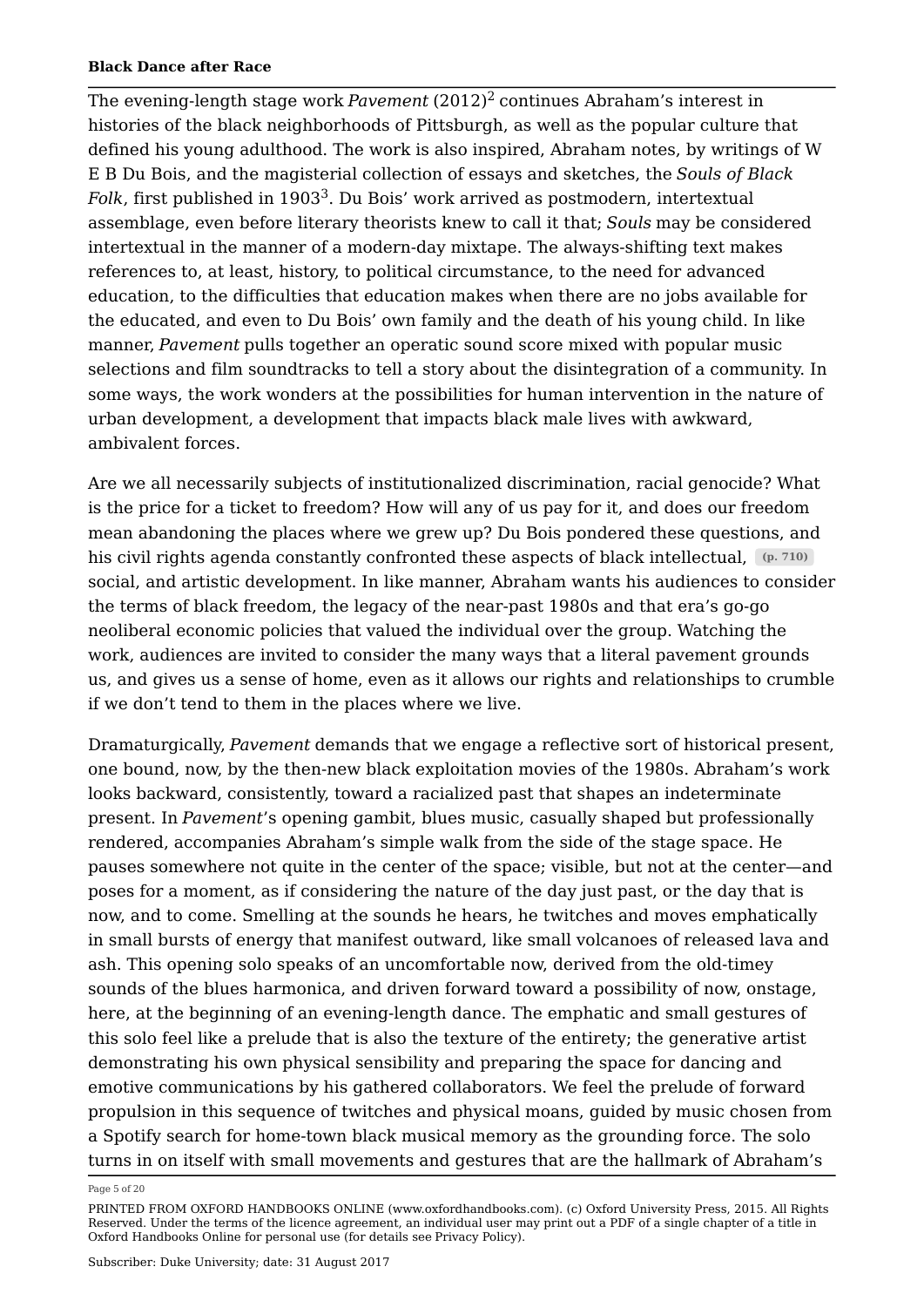personal movement tendencies: circular bursts of energy, sometimes stunted and sometimes pointed, but rarely extended or released; bursts that turn on themselves to suggest something implosive without end.

In the twenty-first century model of a dance company as a shiftable collective, Abrahams is able to cast each of his projects as he might a Broadway production: with collaborating artists gathered according to race, physical stature, gender, and of course, availability. Mid-twentieth-century modern dance operated differently: choreographers with namesake companies (Martha Graham, Merce Cunningham, Bella Lewitzky) chose dancers according to their sense of predicted capacity within the current repertory alongside a liberal ideology of "color-blind casting." This practice allowed Graham's work to be populated with mostly African American dancers at certain points in her company's life, while avoiding racial ideologies that might have predicted particular roles for black dancers. Modernist abstraction allowed choreographers to eschew racialized approaches to company casting; of course, that very same modernist abstraction meant that stories of black life or relevant to black audiences and artists as black people on the planet would not be realized. Contemporary dance of the early twenty-first century approaches race, gender, and representations of sexuality more aggressively, allowing race to be a marker among many that constructs meaning in theatrical storytelling. Abraham's work contains abstraction, but it is not abstract in its casting choices, <u>(p. 711)</u> dramaturgy, or narrative depictions of black life. This may be a postblack position writ large: that *black matters*, and matters gravely, but black may also be set alongside physical abstraction that builds from reference to movement ideologies as social ideologies (Figure 31.1).



*Figure 31.1* Pavement, choreography by Kyle Abraham, Photo by Steven Schreiber

*Pavement* engages a startling physical image of black abjection in its structure. The dancers lie prone on the ground, face down, with their hands clasped behind their backs as if handcuffed. This physical gesture recurs through the dance, and becomes the ending gesture of the work—a posture of defeat,

submission, social asymmetry. The gesture, created along a fault line of race, but wrapped in the container of contemporary performance, acquires the shape of racialized abstraction, confirmed by social truths, but simultaneous recast as aesthetic motion within a frame of opera-house dance. In a telling early sequence, two black men engaged in a duet are interrupted by a white dancer who manipulates the men and places them in the inert, face-down, hands-on-the-back, "popo" position. When a second white man enters and gestures playfully with the first, the terms of *Pavement*'s occasional engagement of race become clear. While it might matter that these two dancers are white

Page 6 of 20

PRINTED FROM OXFORD HANDBOOKS ONLINE (www.oxfordhandbooks.com). (c) Oxford University Press, 2015. All Rights Reserved. Under the terms of the licence agreement, an individual user may print out a PDF of a single chapter of a title in Oxford Handbooks Online for personal use (for details see Privacy Policy).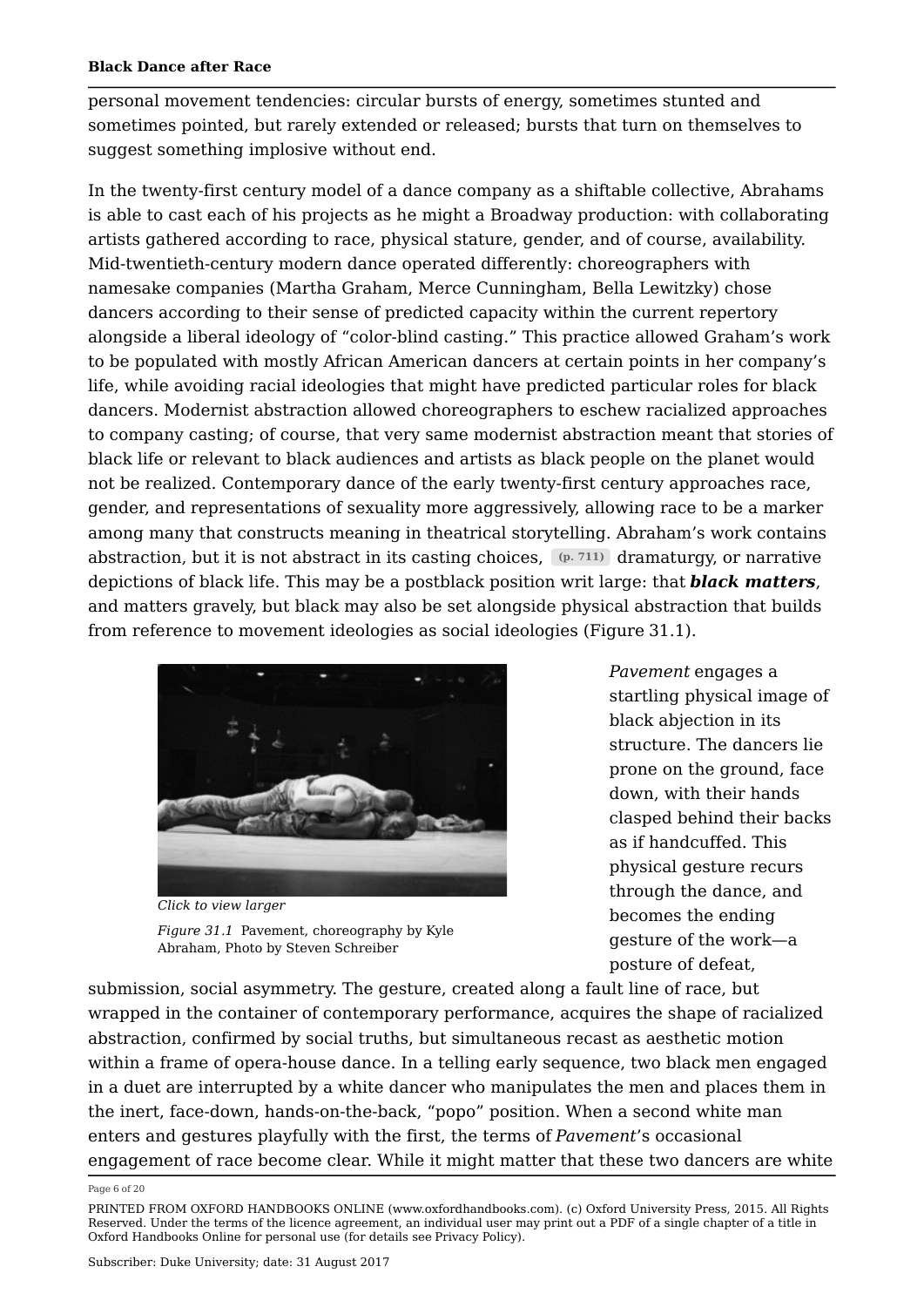in this sequence, their whiteness does not exclude them from participating in other events in the dance later. In general, despite this authority-laden policeman-esque exchange, the white male dancers appear as members of the community, in the way that white presence might always materialize along side every aspect of black life. Abraham allows race to register at times, when it comes to the front of the circumstance, only to recede and dissipate at the next turn of phrase.

Abraham's musical choices throughout the dance reveal a broad range of **(p. 712)** intertextual referents that point toward complex musical underpinnings of black life. But is this still black life if it is bound by Ryuichi Sakamoto, Bach, and Vivaldi? According to *Pavement*, of course it is, and black life arrives here full or irony and misdirection. The popular music recordings "Going Down to the River" (Fred McDowell), "A Change is Gonna Come" (Sam Cooke), and "Someday We'll All Be Free" (Donny Hathaway) backdrop for some stage action that surprises and confounds. While the songs follow the lyrical rhetoric suggested by their titles, the stage action ultimately suggests that little change will come, and the "someday" when we might all be free cannot be found or even predicted. Direct action; as in, a white dancer manipulating a black dancer into a posture of shame on the ground—arrives alongside loose-limbed, release technique dancing by the entire group as physical abstraction in response to the musical impulses of European liturgical music. This sort of mixture of musical forms and their physical responses confirms a fragmentary, almost reactionary mode of dance making, always responsive to the external sonic impulses that envelop the stage. At times, the dancers respond to bits of the soundtrack from *Boyz n the Hood*. The portions of the film soundtrack chosen for the dance accomplish a complex ordering of emotional manipulation familiar to the techniques of Hollywood black life fantasy: crystal-clear sounds of gunshots, police sirens, and dialogue confirming abjection and subjugation; a no-exit sort of possibility for black men bound to circumstances of poverty and violence in an undistinguished urban neighborhood. Listening to the constricted, cinéma vérité soundtrack from the 1991 John Singleton offering, the audience is invited to wonder at the collapse between celluloid fantasy and live bodies dancing and sweating on stage in front of us. Are the dancers stand-ins for the film characters that some of us might recall? Are we to trust and believe in the soundtrack in the way that we trust and believe the actual dancing movement performed before us? Postblack choreography can raise these issues of real and imaginary, as it relishes the slippage between black as totalizing identity and black as a fleeting, if profound, aspect of contemporary life.

Abraham's presence in the work, as primary architect and designer of its movement sequences, confirms a lived-in, gestural approach to character, and corporeal sensibility. Throughout the work Abraham and the other dancers engage markers of black masculinity—pimp walks, complex handshakes, homosocial greeting rituals, and ritualized calling out to each other with denigrating words of endearment. When a single woman enters the space of ceremonial masculinity, her presence does not spark a stereotypical competitive posturing among the men; rather, she is incorporated into the fabric of the community. Her athleticism and willingness to participate in the various vignettes that call on a sort of masculine-social desperation implies a fantasy world of

Page 7 of 20

PRINTED FROM OXFORD HANDBOOKS ONLINE (www.oxfordhandbooks.com). (c) Oxford University Press, 2015. All Rights Reserved. Under the terms of the licence agreement, an individual user may print out a PDF of a single chapter of a title in Oxford Handbooks Online for personal use (for details see Privacy Policy).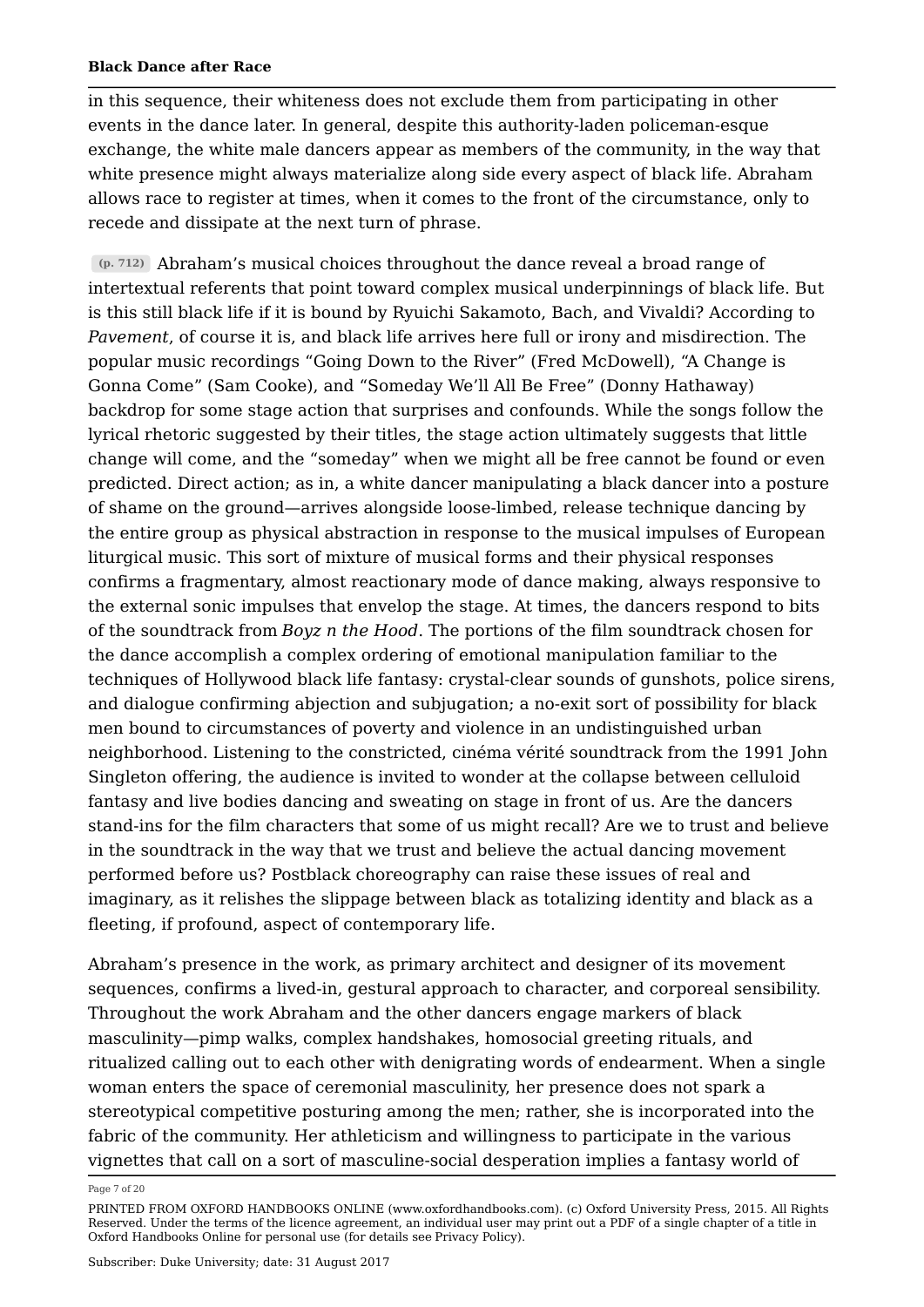nongendered, but always-already racialized interactions. At times the woman does respond and initiate gestures of compassion and tactile empathy that might be recognized as feminine, but these fleeting moments do not hold narrative or cumulative power in the largest shape of the whole work. Rather, this community gathers around Abraham's charismatic energy as its leading member, and its homosociality encompasses feminine (p. 713) presence. Presence of a single woman balances and opens questions—a feature that also helps the piece retain its essence of a postblackexpression.

The repeated physical gesture of black abjection grounds *Pavement*'s movement invention. As all of the seven dancers lie prone on the ground, face down with their hands clasped behind their backs as if handcuffed, the potent image of genocide confirms a contemporary and an everyday social assumption of social stasis that haunts black bodies throughout the United States. When the performers repeat this gesture at the end of the work, in an extended motionless sequence that creates piles of bodies distributed across the stage, the audience is forced to consider legacies of subjugation that surrounds blacklife.

Watching the Pavement performance in two different venues across six months in 2013, I note the indeterminacy of the whole; that its form is broken and partial at all times, and that it seems to be finding its way from one moment to the next. The work offers a structured take on its various topics and approaches to solving the moments of dance theater suggested by the compilation of score and action. However, in my viewings, the work doesn't seek to convey how blackness might be solved, or how black corporealities exist within a frame of linearly-defined aspirational black life that might have been implied by *Boyz n the Hood* or the writings of DuBois. Rather, *Pavement* offers pungent vignettes of black life in a contemporary city, a life that seems devoid of any sort of totalizing meaning. For Abraham, postblack here means something neither racialized nor "colorblind," not real and not abstract, with episodes and casting that are not used because of race, but with an allowance that race might be implemented as it is surely always already part of the story.

## **DUSK: Fugitive Movements**

Page 8 of 20

PRINTED FROM OXFORD HANDBOOKS ONLINE (www.oxfordhandbooks.com). (c) Oxford University Press, 2015. All Rights Reserved. Under the terms of the licence agreement, an individual user may print out a PDF of a single chapter of a title in Oxford Handbooks Online for personal use (for details see Privacy Policy).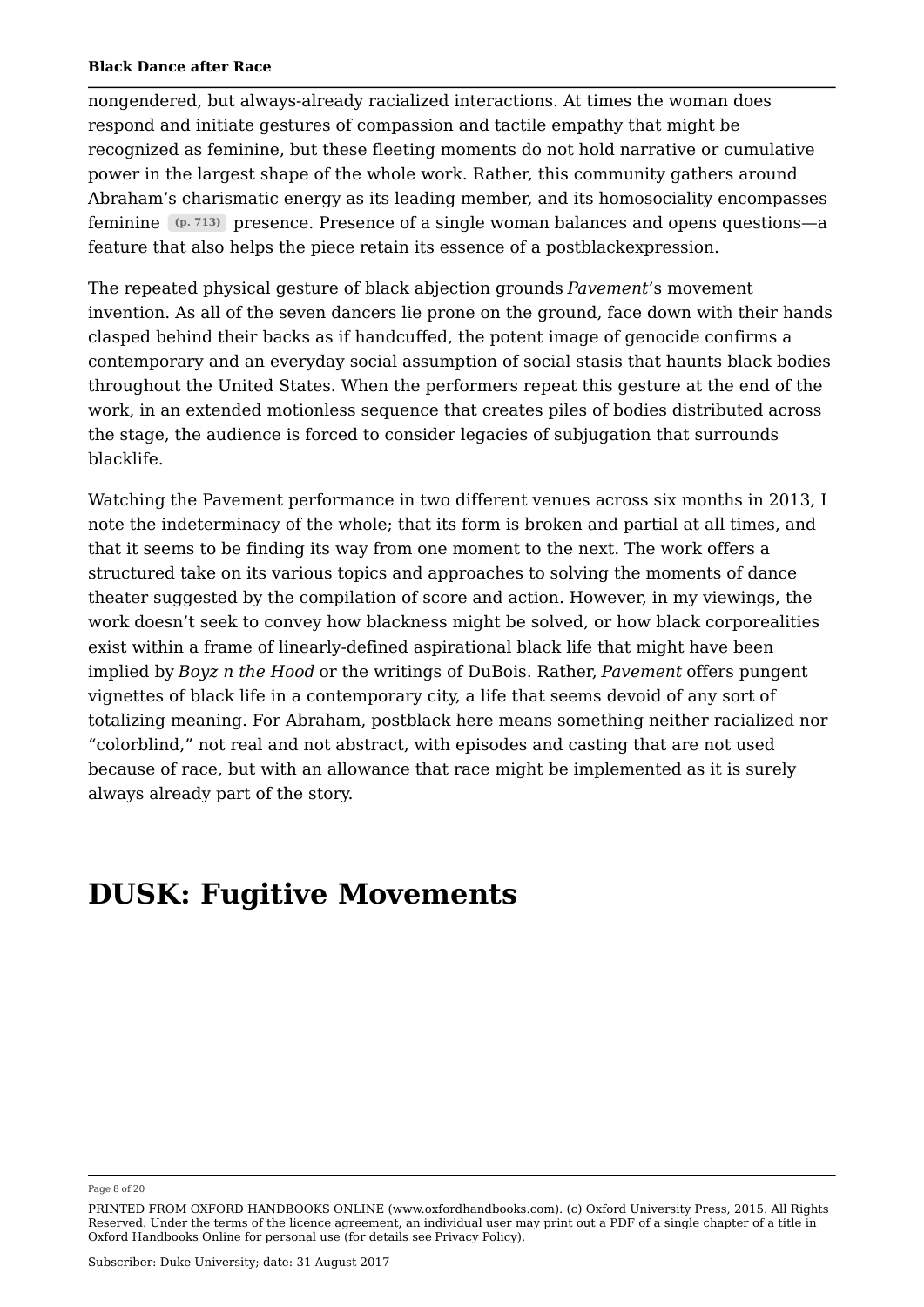*In the evening, we loosened. As flecks of sunlight danced across the horizon, we began to imagine something else—something that fell into itself, something that emerged from each of us, but together. In that falling we could still see each other: blurred, and misty, we felt an exchange of energy. This dance felt comfortable and approachable, and moving from our half-lidded appreciation of each other, we allowed its exchange to soothe with its familiarity, in the way that its component pieces already seemed to know where to go. Shifts of the hip and shimmies of the shoulder reddened into epaulement; dancing competitively became sport, even as it drew on spirit. Usually, the exchange felt good, in a shaking free of fixity and a blending of physical provocation. But as we danced together, we resisted the demands of separation and accuracy that the unforgiving day had borne; the unrelenting drive to segregate, forcibly, sources, influences, and genealogies. We moved toward something shaky, incomplete, and possibly insincere. Our exchanges of energy pleased us both, but as dusk deepened, we realized that the joy of our amber-hued dance was fleeting and temporary. Our exchange could never be reciprocal, it could only be noticed, marked, and filed aside. Somehow, we still saw: "Look, a Negro* … *Dance!"*

### **Fugitive Black (p. 714)**

The work of blackness is inseparable from the violence of blackness.

Stefano and Moten, *The Undercommons*, 50.

*Black* retains a fugitive status; one predicted by years of actual fugitivity of black bodies in the United States and beyond; a status confirmed by a fact of disavowal. The disavowal of black presence in the context of the United States, predicted by the US Constitution, which never actually mentioned the many black people who lived in the Americas by then —as citizens or under enslavement—arrived alongside an assumption of labor as the primary capacity of black bodies within the United States. In a historical rendering of the US, then, black could mean labor potential without any necessary consideration of humanity inside its racialized container.

Performance theorists Stefano Harney and Fred Moten rightly claim that the fugitivity of black "escapes even the fugitive," a formation that imagines black radical expression always already in circulation, whether or not black people understand its inevitability. The image of the fugitive propels us; it confirms an always elusive black being out of reach, out of sight, and compelled by the need to escape, evade, and remain only as a trace. In this line of reasoning, black can't be stabilized as a category of performance because black arrives outside of reach and beyond category. Black performance as intertextual force—drawing here on the work of Brenda Dixon Gottschild—means black performance

Page 9 of 20

PRINTED FROM OXFORD HANDBOOKS ONLINE (www.oxfordhandbooks.com). (c) Oxford University Press, 2015. All Rights Reserved. Under the terms of the licence agreement, an individual user may print out a PDF of a single chapter of a title in Oxford Handbooks Online for personal use (for details see Privacy Policy).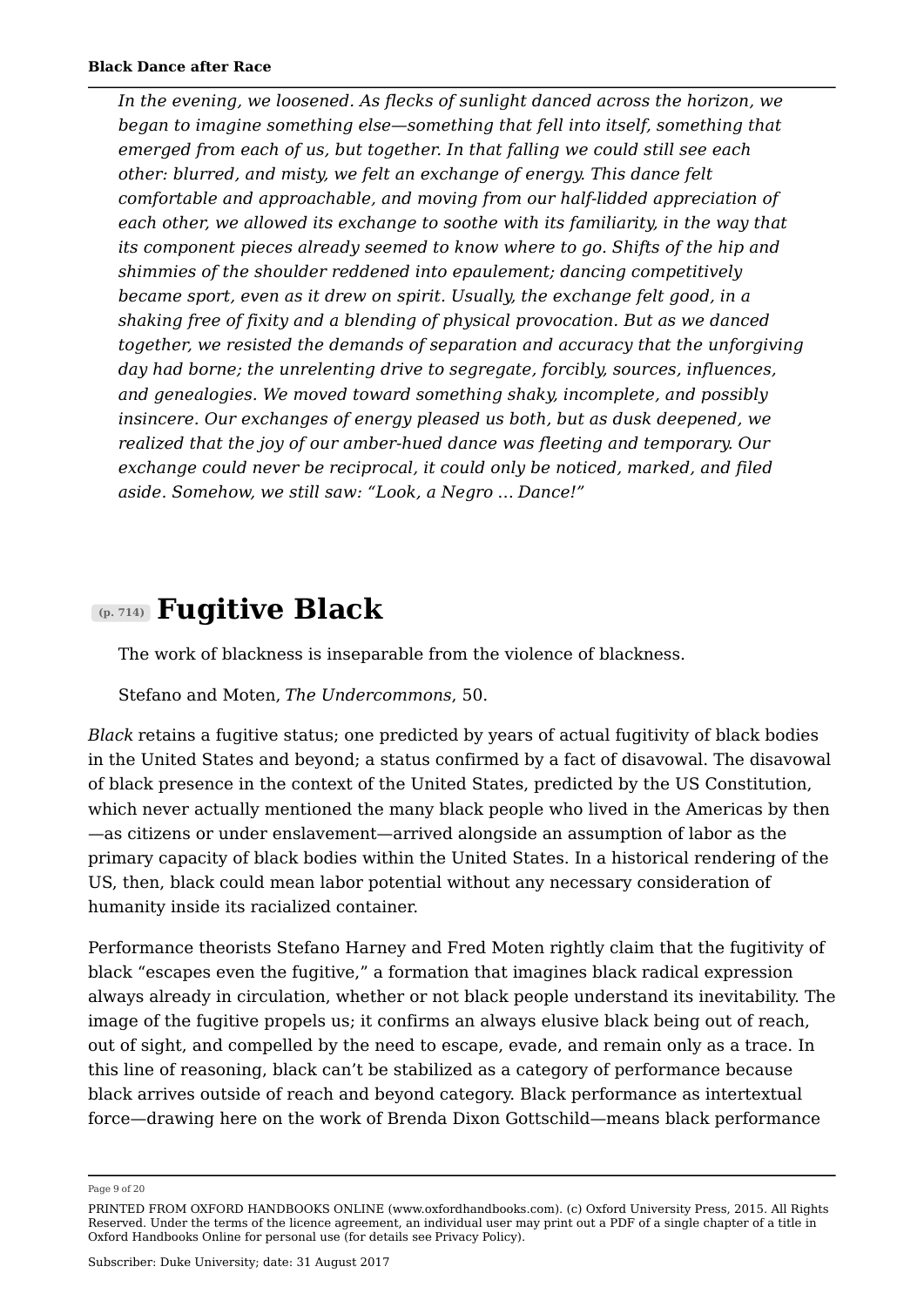outside of category or the security of standard; it is performance that refers, dissident to its own existence *as well as* its far-flung constituent parts.

As a fugitive and intertextual practice, black performance emerges at times without warning and seemingly without precedence. And yet, *I chase black performance down in an attempt to be in its presence whenever possible. As it grunts, twists, and pounds itself into being, it also dissipates, and its power startles and disappears simultaneously. Power expended within powerlessness has the numbing effect of enhancing possibility while remaining obscure and ineffectual.*

## **(M)imosa**

Choreographer and contemporary performance artist Trajal Harrell often explores a failure of performance to stabilize presence, and especially black modes of being. He works consistently in a space of reference to black life that is not tethered to speaking about or to blackness; rather, his work renders ambiguous personal musings on his visible identity as a black man. Born in Georgia, and a graduate of the American Studies curriculum of Yale College, Harrell creates performance experiences that explicitly reference European performance history and cultural studies; models that have enjoyed an unrelenting participation of black people in their ranks as theorists, artists, aesthetes, researchers, and of course, audiences. Harrell clearly considers himself to be **(p. 715)** among the (post?)black artists engaged in Europeanist performance, and several of his multipart and multiyear projects imagine a white audience willing to contend with black presence within structures of memory typically devoid of racialized consideration.

In some ways, Harrell's work *(M)imosa/Twenty Looks, or Paris Is Burning at the Judson Church<sup>4</sup> reveals itself as an answer to a call to keep asking, but stop answering, questions* of racialized identity presence within contemporary performance. The work is a fourartist collaboration conceived as part of a larger project to inject black aesthetic presence into the historical moorings of Judson-church-era dance experimentation. Judson has long been historicized as a white movement toward an apolitical mode of performance that allowed "do your own thing" practices that made little reference to cultural identity. Harrell's project wonders what might happen if we revisit our sense of that historical moment in art practice to include fugitive black performance practices both contemporaneous to Judson as well as those of a generation later.

The *Paris is Burning* series revolves around the proposition "What would have happened in 1963 if someone from the voguing ball scene in Harlem had come downtown to perform alongside the early postmoderns at Judson Church?" Varied iterations of scale, from XS to XL, refer to moments in European history, from the literary presence of Antigone in one iteration to the practice of made-to-measure fashions in another. Each version arrives full of theatrical effect and changes in costume; flashing lights, black-light effects, and fantasy outfits that suggest impossible characters fill out a kaleidoscopic

Page 10 of 20

PRINTED FROM OXFORD HANDBOOKS ONLINE (www.oxfordhandbooks.com). (c) Oxford University Press, 2015. All Rights Reserved. Under the terms of the licence agreement, an individual user may print out a PDF of a single chapter of a title in Oxford Handbooks Online for personal use (for details see Privacy Policy).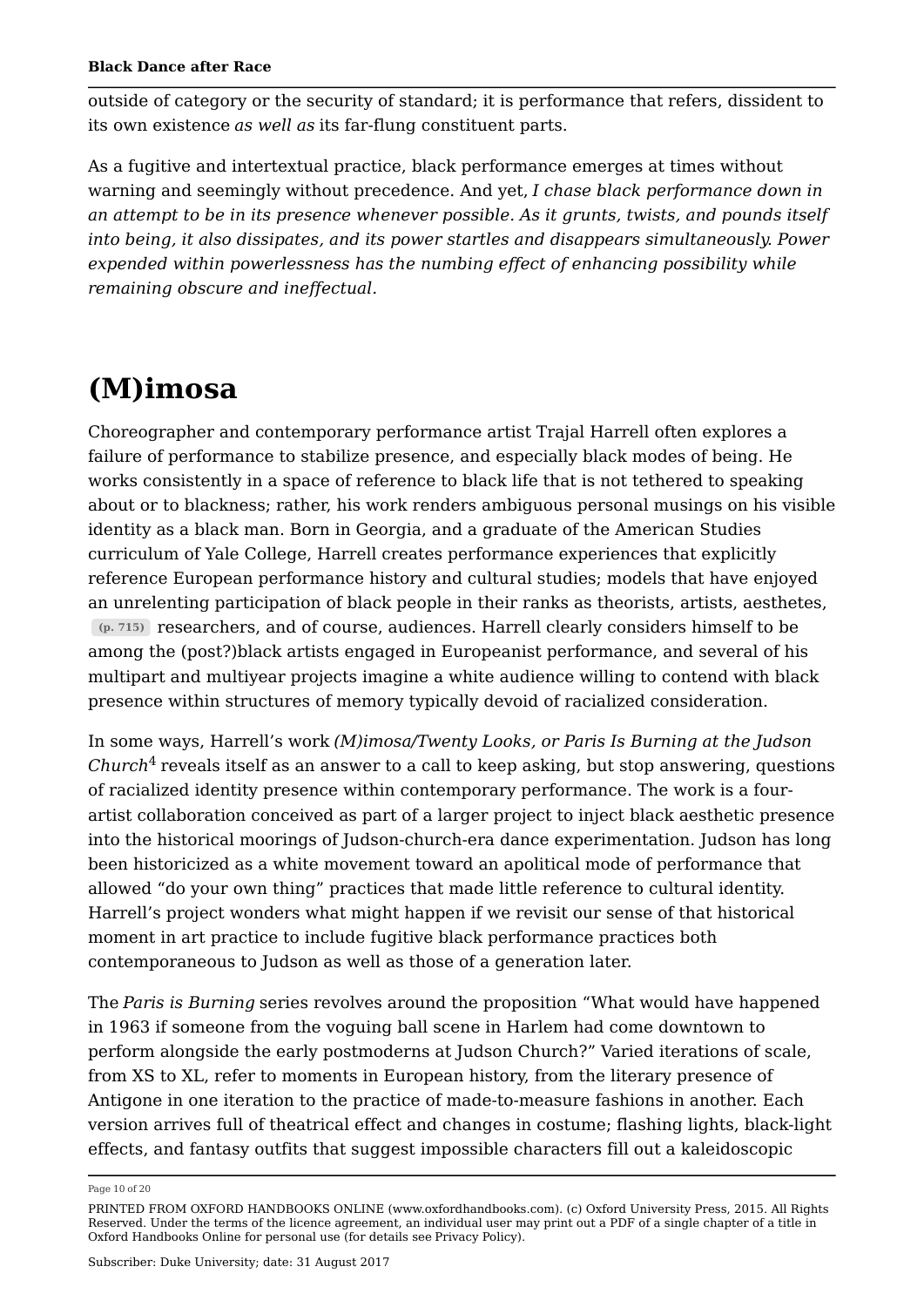arrangement of grand gestures propped against small, imperceptible shifts in motion and energy. The series continually suggests both excessive, impatient imagination in its varied iterations and a steady process of exploration in its deployment across several years. It also confirms a furtive, impossible to capture, fugitive nature of its own being, as a work that continues to arrive after ten years of development without ever restricting itself to a set, preferred iteration.

(M)imosa engages a premise that each of its four performers is the "real" Mimosa, and each deserves a spotlight that the others presumably do not. Staged as a series of nonrelated cabaret turns, the work makes its largest musical references to drag performance choices popular in late-twentieth-century gay nightclubs. Its exploration of fin-de-(twentieth) siecle irony and excess, built upon a sort of queer failure, highlights an impossibility of avant-garde performance to capture anything like a "real" or "authentic" gesture. Like Abraham in *Pavement*, Harrell and his collaborators engage a range of musical sources, including Prince, Amadou and Miriam, Donae'o, Kate Bush, Irene Cara, and Diana Ross. These varied sources speak to an arch queer sensibility that mines "bad" and "failed" sentimentality, as in the Ross and Cara selections; sentimentality that elusively expresses an overwrought earnestness. These are spectacularly tacky musical materials, originally sung in treacly contexts of over-ripe black femininity—a Hollywood femininity easily mocked and appropriated, here, by male performers with ersatz sincerity. These failed performances of lip-synced sincerity underscore the debt owed to the absent black women of the movies as well as the stage space. References to an inauthentic, historical black feminine presence in popular (p. 716) media, usurped here by male performers, speak to the fluid asymmetries executed by race in performance.



*Click to view larger Figure 31.2* (M)imosa conceived by Trajal Harrell, Photo by Laurent Paillier

(M)imosa engages recognizably black dance movement, in sequences of house dancing and voguing. The work also engages tropes of minstrel-era drag performance, in, at least, a lip-synch rendering of the Prince song "Darling Nikki." These fantastical flights into black performance stabilize

Africanist aesthetics as the source and method of the larger work. For example, Marlene Freitas's drag-king minstrel inversion of Prince's ferocious rock anthem suggests a historical black rage, tempered by its prerecorded sound, and interpreted here by a topless white female body in obviously fake facial hair and make-up. Freitas' intensity matches the commitment to portrayal that blackface minstrel performers engaged when they offered surrogated versions of patently-false black gesture on American stages in the nineteenth century. The direct address of the sequence; performed directly at the seated

Page 11 of 20

PRINTED FROM OXFORD HANDBOOKS ONLINE (www.oxfordhandbooks.com). (c) Oxford University Press, 2015. All Rights Reserved. Under the terms of the licence agreement, an individual user may print out a PDF of a single chapter of a title in Oxford Handbooks Online for personal use (for details see Privacy Policy).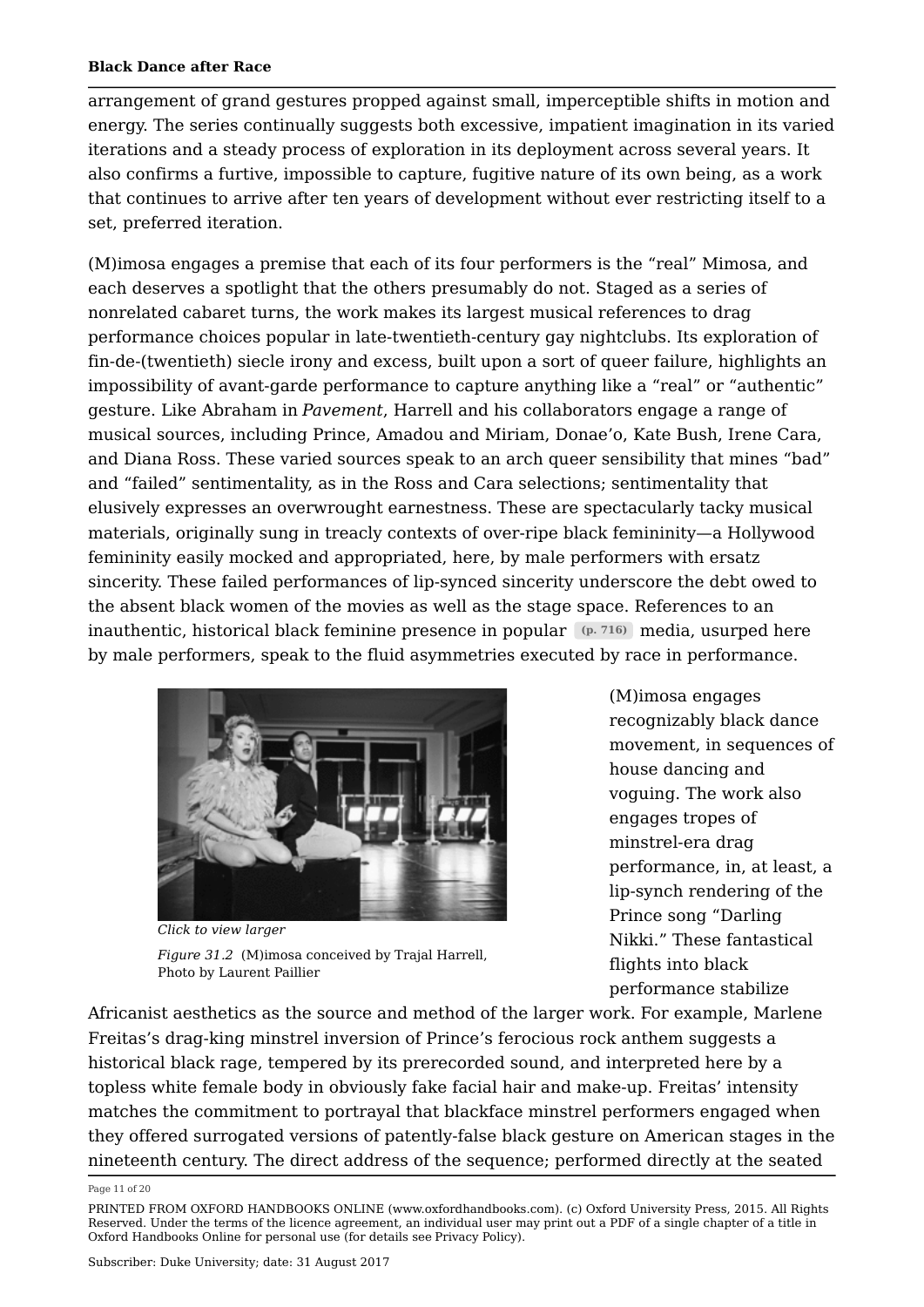audience—confirms a barely submerged sense of debt and demand. In this sequence, (M)imosa assumes our collective willingness to take on the debt of black rock and masculine outrage barely contained by Prince's recorded voice, even if only for a moment. The excess of emotional energy, directed at a spurned lover, echoes, perhaps, our rising sense of frustration at the unconventional, fragmented construction of the show. If this is black work, bound up with choreographer Harrell's interest in black history and its divergence from mainstream white histories of American dance, its blackness is surely fleeting and fugitive (Figure 31.2).

Harrell is the only visibly black performer in the work. The mostly-white company **(p. 717)** of artists for (M)imosa act as a consuming energy that overwhelms imperatives of empathy and community alignment that might have accompanied articulations of black dance in other contexts. While postblack creative work might search for ways to center black alongside other forms of identity politic, (M)imosa offers an alternative narrative of black presence. Here, choreographer Harrell performs blackness in the piece as a sort of disappearance, as a fugitive presence never quite in focus and never able to control the proceedings or lead things forward. For example, the three white performers in the work change clothes often, but Harrell does not. While the other performers move from one flamboyant getup to another, Harrell remains in simple khaki pants and an almost drab sweater, his "everydayness" acting as visual tonic and disguise among the freakish extravagance of the other costumes. This sartorial refusal to engage in the always changing, unstable world of white excess suggests a disappearance, or perhaps a hiding in plain sight, that echoes the camouflaged transit of fugitive black. Unable to be seen or perceived, in its everyday absence, black here becomes a sort of antidote to campy visual excess. In some ways, the disappearance of the performer telegraphs difference, or an unwillingness to be aligned with the queer group; a need to be outside of the outside (avant-garde) that the performance already represents.

In all, (M)imosa arrives as a vibrant example of outsider art, created to establish alternative boundaries of structure, affect, skill, and racial complicity within a frame of contemporary performance. This contemporary, live art work begins from a politicized but ambivalent question about black presence in postmodern dance history, but proceeds to all-but-ignore that query in a series of aggressive stage acts that alternately amuse, confound, and provoke audience members. (M)imosa betrays no pretension to become something other than it is; unlike much of the work of Judson that self-consciously intended to revise terms of relationship among dancers and audiences, Harrell's work materializes as a sort of already failed gender/identity bending cabaret that cannot contain or shape itself into more than the sequencing of its varied parts. (M)imosa doesn't propose or conclude anything in particular about black presence within a downtown dance world, but it does raise the question of a historical exclusion that led to a circumstance in which black arrived downtown in fugitive, furtive fits and starts.

The fugitive black stays in motion, unable to stop, because stopping suggests an ability to resist the ever-changing tides of capital, empire, and subjugation. The fugitive black public cannot be seen; its visibility confirms a presence that is always already denied by

Page 12 of 20

PRINTED FROM OXFORD HANDBOOKS ONLINE (www.oxfordhandbooks.com). (c) Oxford University Press, 2015. All Rights Reserved. Under the terms of the licence agreement, an individual user may print out a PDF of a single chapter of a title in Oxford Handbooks Online for personal use (for details see Privacy Policy).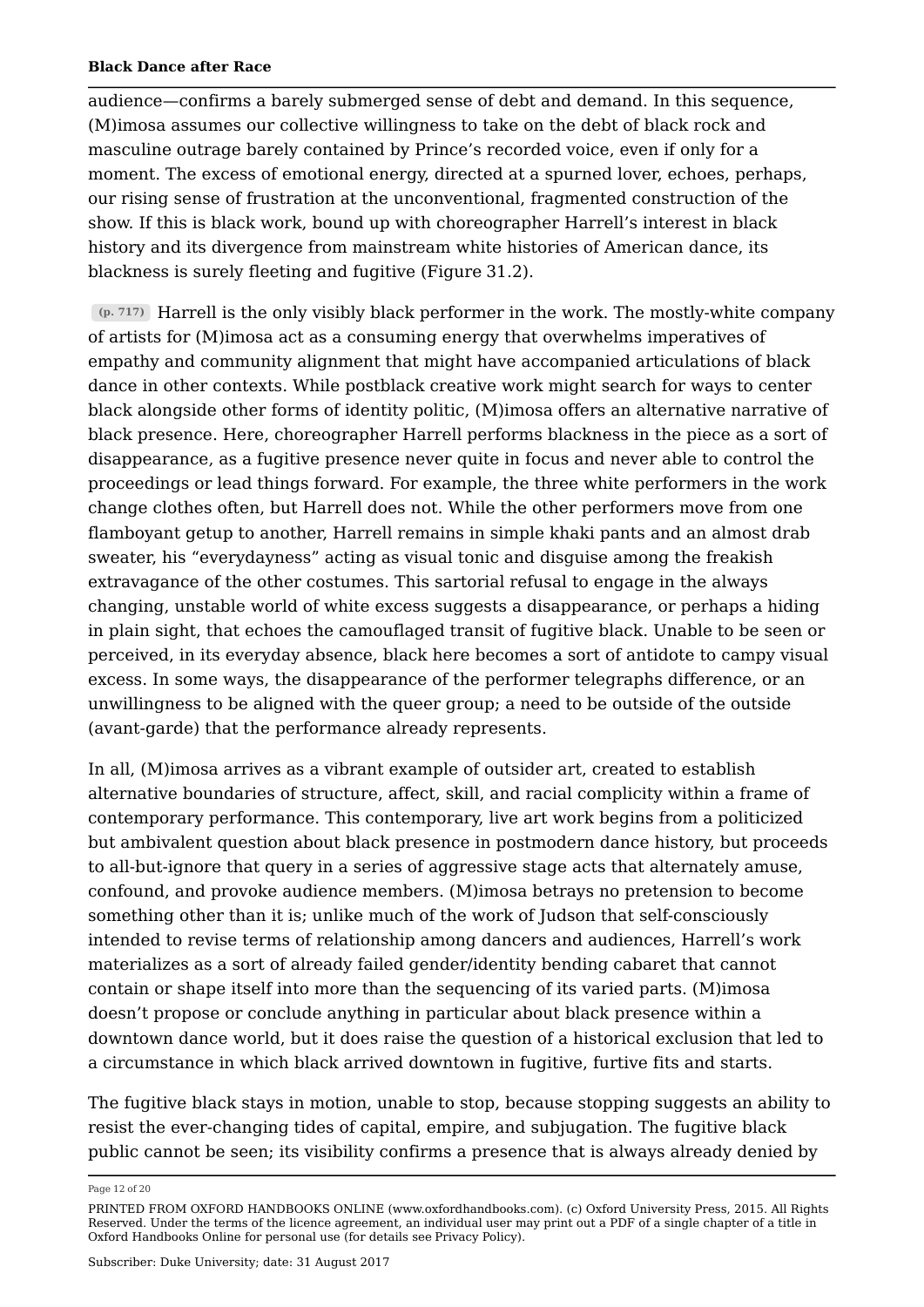white-controlled capital. Fugitive black vibrates, in the shadows without marking. It hopes to emerge at key moments, to dilute the seemingly inescapable whiteness of performance without identity. Fugitive black arrives without obvious power, but with a mobility that supports unexpected shifts in tone and capacity. That shifting can help us move in concert toward something unexpected in terms of performance, black, and dance after race.

## **NIGHT Speculative Futures (p. 718)**

*After darkness fell, we stumbled. Under cover of night, our senses shifted from the primacy of the visual, and we realized that we had to feel to know. The dance of a Negro, so obvious in its spotlighted variety and specificity, now became an ambiguous sensation, a perception. Its essence—a flow-filled tangle of rhythmic and spiritual impulses—spilled out in myriad directions simultaneously, filling popular theaters, youtube channels, and movie houses, even as it decisively influenced opera house stages, wedding celebrations, and high school parties. And because we couldn't see its sources now, at night, we stopped allowing its presence to worry us. We danced without regard to difference, engaging the movements that answered the call of the moment and the need of the story. Dancing in this manner, we could feel the ambitions of the motion to connect us by way of unexpected gesture and unimagined possibility that just felt right. Disarmed, we allowed these feelings to lead us into murky regions of tactile duet: intimate and silly, sensual and senseless. At night our dance took form beyond measure when we allowed it to, outside the confines of the visible.*

Credit is a means of privatization and debt a means of socialisation.

But debt is social and credit is asocial. Debt is mutual. Credit runs only one way. But debt runs in every direction, scatters, escapes, seeks refuge.

Moten and Harney, *The Undercommons*, 61

# **Fugitive Debt**

In *The Undercommons*, Moten and Harney write of the place of bad debt as the place of a "fugitive public," or a public always in motion against its impossibly dystopian selfrecognition of its own inability to act. "Fugitivity" is conceived as a place of no recourse and no alternative but to stay in motion; this incessant motility adheres not only to those who might be viewed as black "antisubjects," but also to those repelled from the

Page 13 of 20

PRINTED FROM OXFORD HANDBOOKS ONLINE (www.oxfordhandbooks.com). (c) Oxford University Press, 2015. All Rights Reserved. Under the terms of the licence agreement, an individual user may print out a PDF of a single chapter of a title in Oxford Handbooks Online for personal use (for details see Privacy Policy).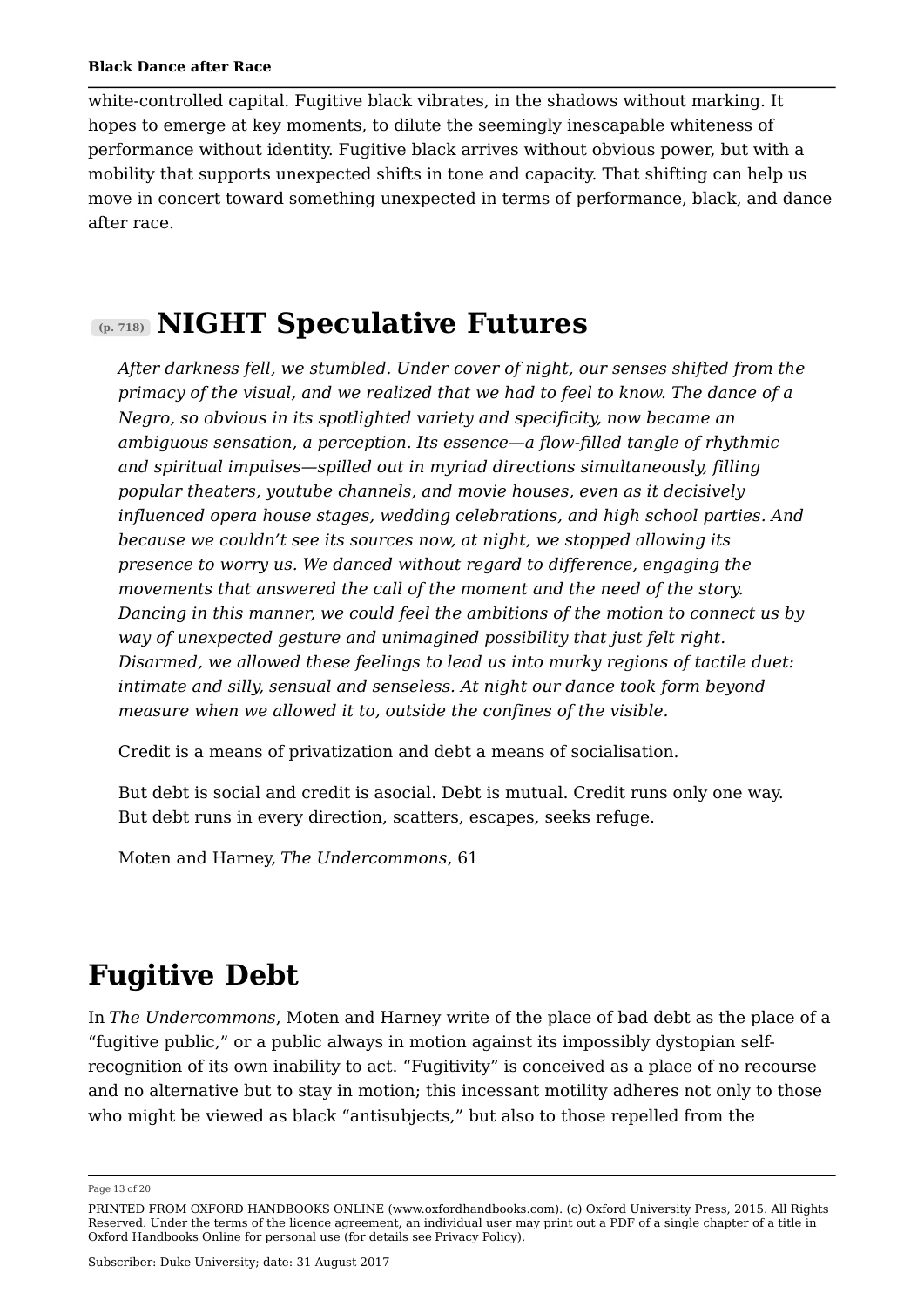acquisition of capital. Because we are all already supposed to be in debt, we are daily compelled to move and produce movements.

The act of imagining a future of black dance after race involves assuming debt—the debt of historical subjugation transformed into a future asymmetry that cannot be smoothed or forgiven. In discussing race as central to dance, we take on the debt of our forefathers; the debt that allowed for a middle passage that could bring vibrant dissonance among dancers and audiences. Culture misplaced became a root of black dance; dividing dance from its social practice and placing it on a stage for scrutiny by some  $(p. 719)$  who didn't dance at all created a debt of physical misunderstanding and social misuse. The credit offered by an allowance for black people to express themselves on stages must be answered by a debt of acknowledging subjugation that continues to accrue in cost through time. The problem of the minstrel mask persists; can black performers ever be allowed presence that is not doubly-encountered as simultaneous bathos and pathos? Perhaps this dance is strongly conceived and executed, but is it also somehow simultaneously pathetic and underdeveloped?

To speculate black dance after race, we have to imagine that there will be dance, and that there will be black. Either of these assumptions also assume debt; that dance will exist in a recognizable way in theatrical circumstances to allow an expertise of dancer who has trained and sacrificed physical diversity for the purpose of specialized performance. Here, we might consider the expertise of rhythm tap dancer Michelle Dorrance, or the ballerina Misty Copeland. Neither of these women can work in the other's form; and each have spent as much of her life within a dance studio, practicing, as outside "in the world." Our debt to these artists as audience involves our willingness to witness their artistry within a framework that circumscribes its capacity; tap dance and ballet each manage best in a circumstance with a responsive wooden floor. When these dancers move outside the venues that best allow their expression, we might experience their new surroundings in relation to the old, as an alternative to the favored, specialized sites of performance for their forms. In this, we turn back to our debt toward the specialization that allows tap dance or ballet to exist in spaces that are outside the home, and outside the everyday. Their expertise speaks to our willingness to take on a somewhat benign debt of physical practice.

The debt of "black" in this formation, though, arrives with violent force that continues to accrue. Black becomes even more potent as its fugitivity and fungibility overlap; black appears and disappears almost without warning, but almost always with vigorous effect. We can consider some obvious examples: the blackness of President Obama is continuously at issue; the murders of Trayvon Martin and Jordan Davis in 2012 revolved around their visible blackness and an assumption of social dis-ease affiliated with that blackness. Black continues to bring a tangle of violence along with its articulations and visibilities.

Page 14 of 20

PRINTED FROM OXFORD HANDBOOKS ONLINE (www.oxfordhandbooks.com). (c) Oxford University Press, 2015. All Rights Reserved. Under the terms of the licence agreement, an individual user may print out a PDF of a single chapter of a title in Oxford Handbooks Online for personal use (for details see Privacy Policy).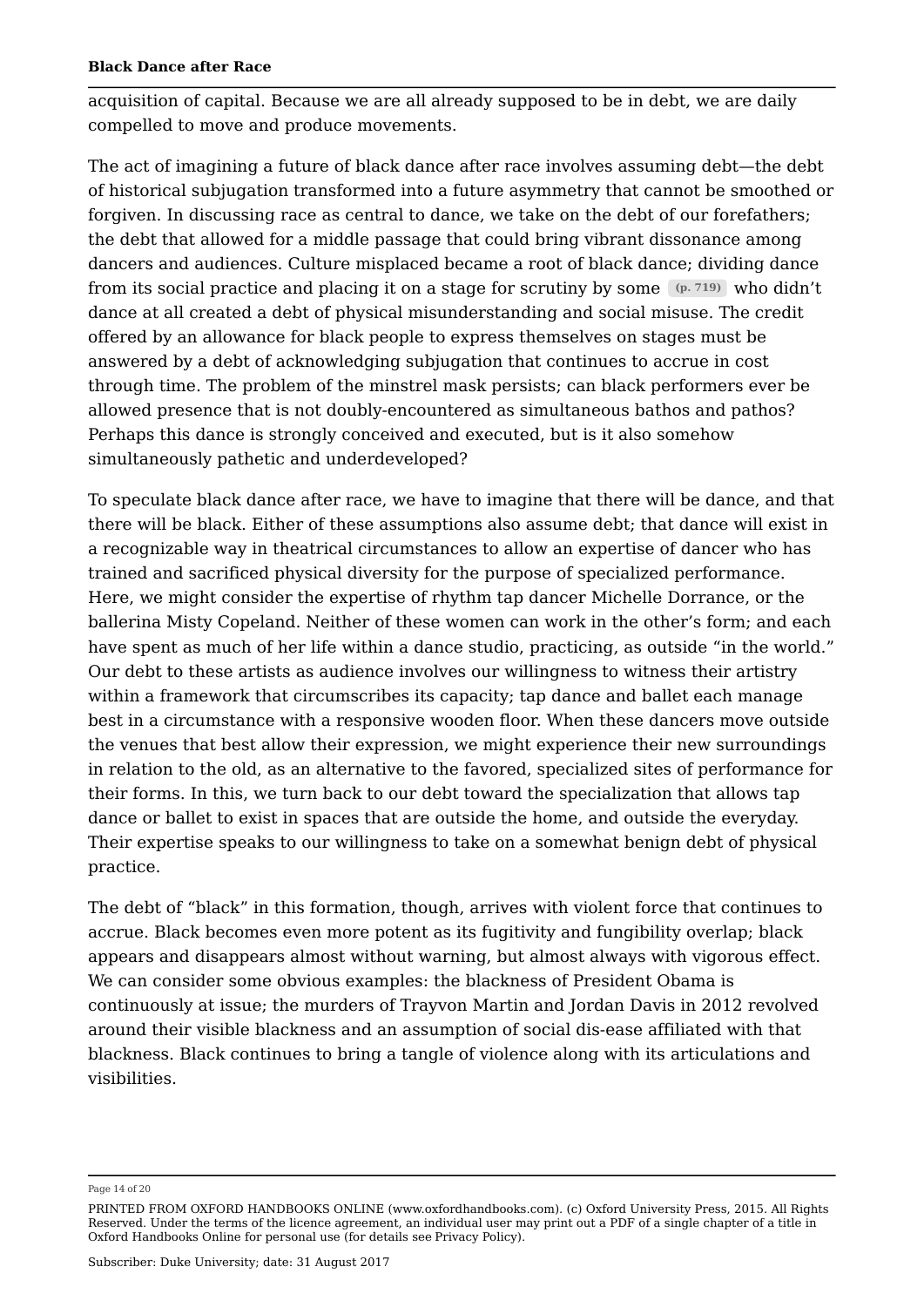Shifting towards a future of black theatrical dance after race began many years ago, at least when Katherine Dunham and Pearl Primus created works that explored cultural wellsprings of aestheticized social motion. While Dunham and Primus surely thought that their dances would open the space for considerations of African diaspora movement as worthy of its own aesthetic criteria, they also engaged these forms as the sources and subjects of the theatrical explorations they created. These artists thought that an "after race" understanding of their theatrical work might be one that resisted any exoticizing sensibility; one that resisted categorizing the work as "alternative" to some other, more mainstream practice; an understanding that worked against a presupposition that African diaspora materials arrive inherently racialized in order to be subjugated and devalued. Their works, including *The Wedding* (Primus 1961) and *Rites de Passage* (Dunham 1943) arrived with carefully-coordinated theatrical sensibilities (p. 720) that acknowledged the special character of stage dancing far removed from the circumstances that had created the formal structures engaged in the work. In one reading, we can imagine these dance performances that told particular stories of particular rituals transformed for the stage not only as exotic fodder for white audiences, but also as the enlightened exploration of dance content and method as its own end; an imagining of black dance that would bring forward black presence without regarding itself as an antidote, or a paying back toward legacies of slavery.

## **How** *Can* **You Stay in the House All Day and Not Go Anywhere?**

Choreographer and visual artist Ralph Lemon creates performances that spill across several media and disciplines simultaneously. Raised in Minneapolis, Minnesota of the American Midwest, Lemon participated in theater and dance projects as a young artist, and began making postmodern choreographic work of his own in the 1980s. After he disbanded his dance company in 1996, Lemon turned to creating large hybrid dance theater/gallery installation/film/print publication projects that speak to metaphysical, social, and environmental themes. The ten-year project *Geography* led Lemon to create a mixed-form performance and installation work, *How Can You Stay in the House All Day and Not Go Anywhere? (2010)*<sup>5</sup>. This work, with several iterations, presumes an outside to the never-ending debt of racial exchange by way of engagement with noncontiguous forms and aesthetic resource.

The stage version of the work arrives in three distinct sections: an opening lecture, conducted by Lemon; a long dance sequence, engaged by the company of dancers, and a mysterious third section of grief, video projection, and a dance duet for the choreographer and a single woman artist of the group. While the work emerges as a decidedly twenty-first-century assemblage of technical achievement, with HD projection, exquisitely-rendered sound design, and cutting-edge lighting design, many sections of the

Page 15 of 20

PRINTED FROM OXFORD HANDBOOKS ONLINE (www.oxfordhandbooks.com). (c) Oxford University Press, 2015. All Rights Reserved. Under the terms of the licence agreement, an individual user may print out a PDF of a single chapter of a title in Oxford Handbooks Online for personal use (for details see Privacy Policy).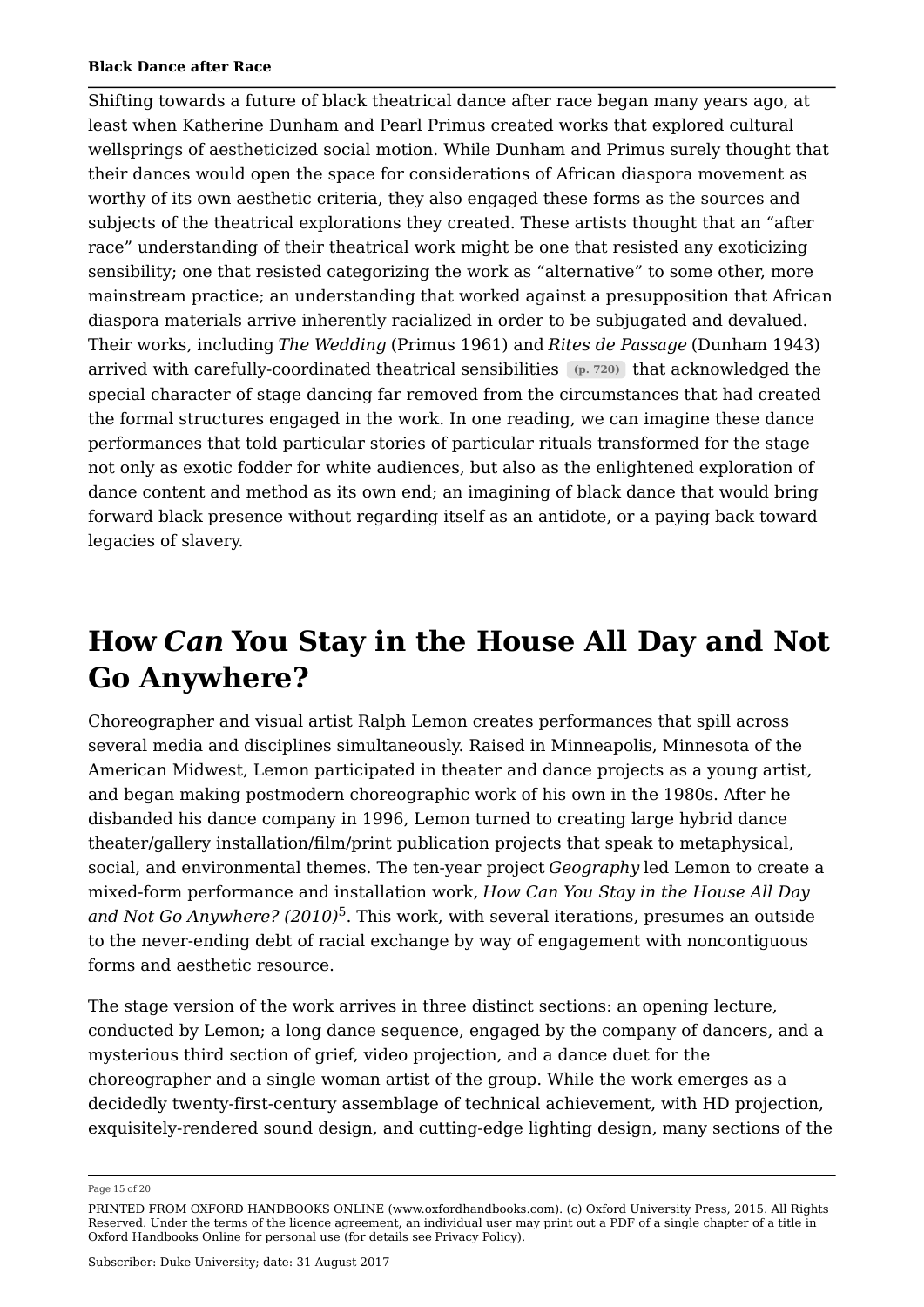work can also be understood to be in relationship to historical forms of black dance and performance.

The work's opening lecture, like the stump speech of the nineteenth-century minstrel show, demonstrates the ability of the performer to render complex materials to the audience. In the traditional stump speech, the material gets away from the speaker, and the audience is invited to laugh at the ridiculousness of his various malapropisms. But in this case, Lemon allows the visual material to tell its own chaotic and unwieldy materials, while his text, spoken at a microphone on a stage, proposes mysterious and counterintuitive connectivities. In this segment, Lemon claims a dance that makes him "happy and sad" at the same time. The startling assemblage of associations; Russian film, backwoods rural isolation, the political and physical limitations of old age, death and separation, animal life, and intoxication—suggests worlds without end, vistas connected beyond limitations of race or racial category. As Lemon sits on the stage in a **(p. 721)** comfortable chair, voice amplified by a sound system sensitive enough to overwhelm the possibility of any other voice in the room, we audience pay attention, and we begin the process of creating a pathway through the information in order to understand. The lecture confounds as it evokes; its humor fleeting and stinging at once; its contents beyond vision but bound up by feeling.

The second part of "How Can You Stay …" begins with a demonstration of eccentric dance passed through a wringer of postmodern improvisational structuring. In the first section of the work, Lemon remarks that he hopes to create a structure that allows his collaborating performers to dance beyond technique, beyond sense, beyond sensibility. Of course, he also asks them to dance beyond their blackness into a space where unexpected impulse might be the stabilizing feature of movement creation. Remarkably, the dancing that emerges in this section feels similar to the twentieth-century traditions of "eccentric dance" that black Americans brought forward in the 1920s. Within their historical contexts, eccentric dances suggested physical movements that avoided social structures that might predetermine social possibility: these were dances that would not allow a stereotype of identity to be affixed to dancer according to race. These dances tended to be funny and silly, driven by the possibilities to do something unexpected and unprecedented with the body within the context of social dance. Eccentric dances contain a visual component of impossible movement that demands to be seen in order to be fulfilled, and eccentric dancing quickly became a popular form practiced in film and professional theatrical contexts. Eccentric dancers, like Snakehips Tucker, created dance careers from their ability to do work that couldn't easily be deemed dance or repeated in any other context; expert eccentric dancers resisted a fixing of form that might commodify the actual movements performed, even if the presence of an eccentric dancer performing could surely be commodified and packaged for consumption. The thing being done couldn't be easily fixed, but the doing of the thing; the performance—became glaringly visible and palpable in its execution (Figure 31.3).

Page 16 of 20

PRINTED FROM OXFORD HANDBOOKS ONLINE (www.oxfordhandbooks.com). (c) Oxford University Press, 2015. All Rights Reserved. Under the terms of the licence agreement, an individual user may print out a PDF of a single chapter of a title in Oxford Handbooks Online for personal use (for details see Privacy Policy).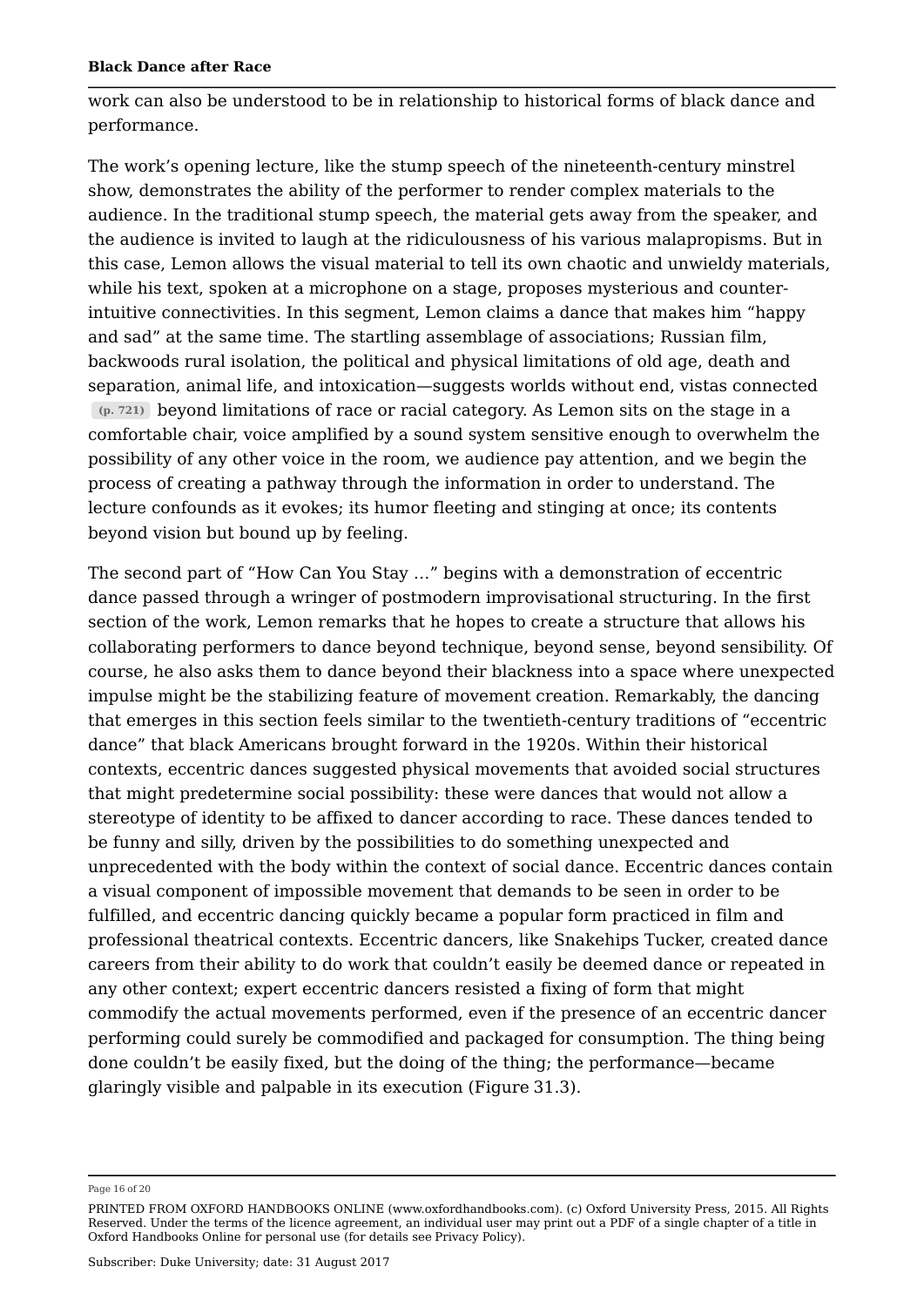The artists of *How Can You Stay* … engage in an extended eccentric dance sequence that resists this history, but nevertheless conjures its implications. The "formless" dancing arrives as the essential opening gesture of the second part of the work. Moving without seeming measure, and without recognizable intention or physical goal, the dancers moan, grunt, twist, pile energy into the ground, and work to create a tangible sense of purposeful effort without purpose. The eccentricity of this section intends to mark it as contemporary and fresh, live-art-like, and beyond categories of technical form. The section achieves an impressive ordering of energy as resource, and the company of black performers—some African American, some African, some with family connections in the Caribbean—establish the physical terms of an invisible, unalienated labor of expression. The eccentric dance confirms feeling as form; with feeling carefully relieved of a connection to racialized circumstance.



*Click to view larger Figure 31.3* How Can You Stay? Choreography by Ralph Lemon, Photo by Dan Merlo

Collaborating performer Owkui Okpokwasilli's startling scream and cry that anchors the third portion of this work conveys none of the hallmarks of "dance" as they might be conceived in 2015. Her techniques are those of the actor, who finds a way to **(p. 722)** convey emotion as expressive gesture,

without reference to the appearance of the body. Okpokwasilli's force can easily be likened to the "heart-rending shrieks" of Aunt Hester from Frederick Douglass's writings (Douglass, 1845, 42–43), as we consider the work as a gesture of black dance. Surely theorists might easily make this connection for Lemon's work; black dance as referent to an originary sort of scar laid bare on Hester's back and emblazoned in young Douglass's psyche. But Lemon situates the scream within the context of a lost lover amid a prototypically modern relationship that reaches across racial and cultural identities. The scream here refers as much to an elite, creative-class displacement of global cosmopolitanism. Lemon's personal tragedy of loss, performed by surrogate Okpokwasilli, refers less to the scars of his blackness than to the scar of displaced heterosexual partnering. And yet—the debt that the contemporary performance owes to Douglass's memory must be paid by audiences familiar with the referent.

Lemon's appearance in the work stabilizes a confident authorial voice that commands every aspect of the work—as its curator designer, choreographer, dancing artist, researcher and dramaturge. While Lemon works with the excellent dramaturge Katherine Profeta, as a whole, *How Can You Stay* … proposes that Lemon's world arrives selfconstructed and related only to his passing interests, inquiries, and tragedies. The choreographer guides the audience with a mischievous distraction that resists any simple

Page 17 of 20

PRINTED FROM OXFORD HANDBOOKS ONLINE (www.oxfordhandbooks.com). (c) Oxford University Press, 2015. All Rights Reserved. Under the terms of the licence agreement, an individual user may print out a PDF of a single chapter of a title in Oxford Handbooks Online for personal use (for details see Privacy Policy).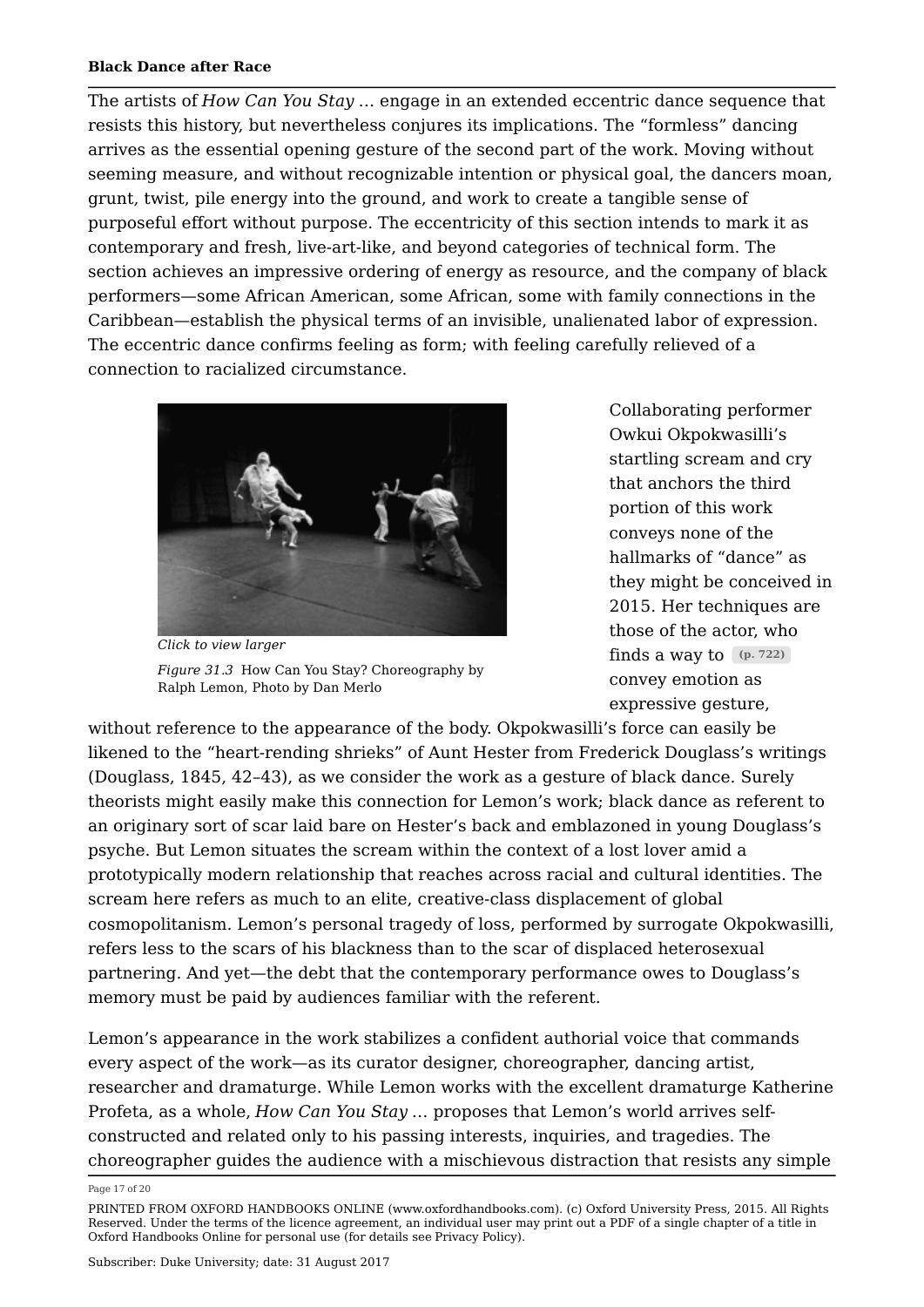relation of gesture and meaning; in this he repeatedly denies us a grounding motivation in race, despite his own visible blackness and that of his entire performing company. Lemon's presence resists visibility as a black masculine even as it resists consideration of the terms of relationship that conjure black into being via its opposites. The work intends to operate far outside of race.

The overall effect of this installation/proposition/performance about ecstasy and **(p. 723)** its failures also moves outside of dance to suggest something generally artistic, creative, and unusual. The work arrives with the ambition of a possibility of postblack but also as something postdance, posttheatrical, and postdisciplinary. This moving beyond category represents the revision of structure that might be offered after postblack: dance that is not quite dance, without boundary or form, comprised of a careful arrangement of inexplicably coherent ideas. The whole of *How Can You Stay* … makes sidelong connection to black presence as an unavoidable debt, born by its cast's visible blackness. Is this what comes of black dance after race? An unassailable debt, fugitive in its location, but already present whenever black is brought forth in relationship to dance.

### **Black Men Making Dances in Theaters**

The black men who made these three works exist within a contemporary economy of blackness that "needs" their presence, as stabilizing, masculine energies able to corral the labor of women, queer men and women, and queer men and women of color. Note well that these works include artists who might claim these identity markers at times; a masculine norm of authority produces the possibility for these large works to arrive in international performance venues in the 2010s. The neoliberal impulse to "include" black male presence among any survey of dance performance persists, and these artists surely arrive in some venues as live embodiments of "diverse racial presence." Their work outside of everyday constructions of black adds a patina of progressive racial politic, an indication that black can mean "beyond" its visibility. The fact of masculine presence reassures our collective movement into a space of "after race;" we trust these gentlemen to move us into unanticipated venues and circumstances.

*And the unexpected surely summons us toward the place beyond the day. The dance of the Negro enlivened us all, and we resisted a troubling nagging that had been perpetually present as the past. At night, we began to reset our clocks, and the blackness of that dark hour thrilled us with possibility. Invisible to each other, we smelled, touched, tasted, and listened—what was that? What did that mean, that gesture that we could no longer see? Was it an essential, tribal-inspired motion that that told of secrets beyond comprehension? Did we know of it before; did we owe it something? Was it futuristic and sincere? Was it … a black dance? And could it have been … profound?*

Page 18 of 20

PRINTED FROM OXFORD HANDBOOKS ONLINE (www.oxfordhandbooks.com). (c) Oxford University Press, 2015. All Rights Reserved. Under the terms of the licence agreement, an individual user may print out a PDF of a single chapter of a title in Oxford Handbooks Online for personal use (for details see Privacy Policy).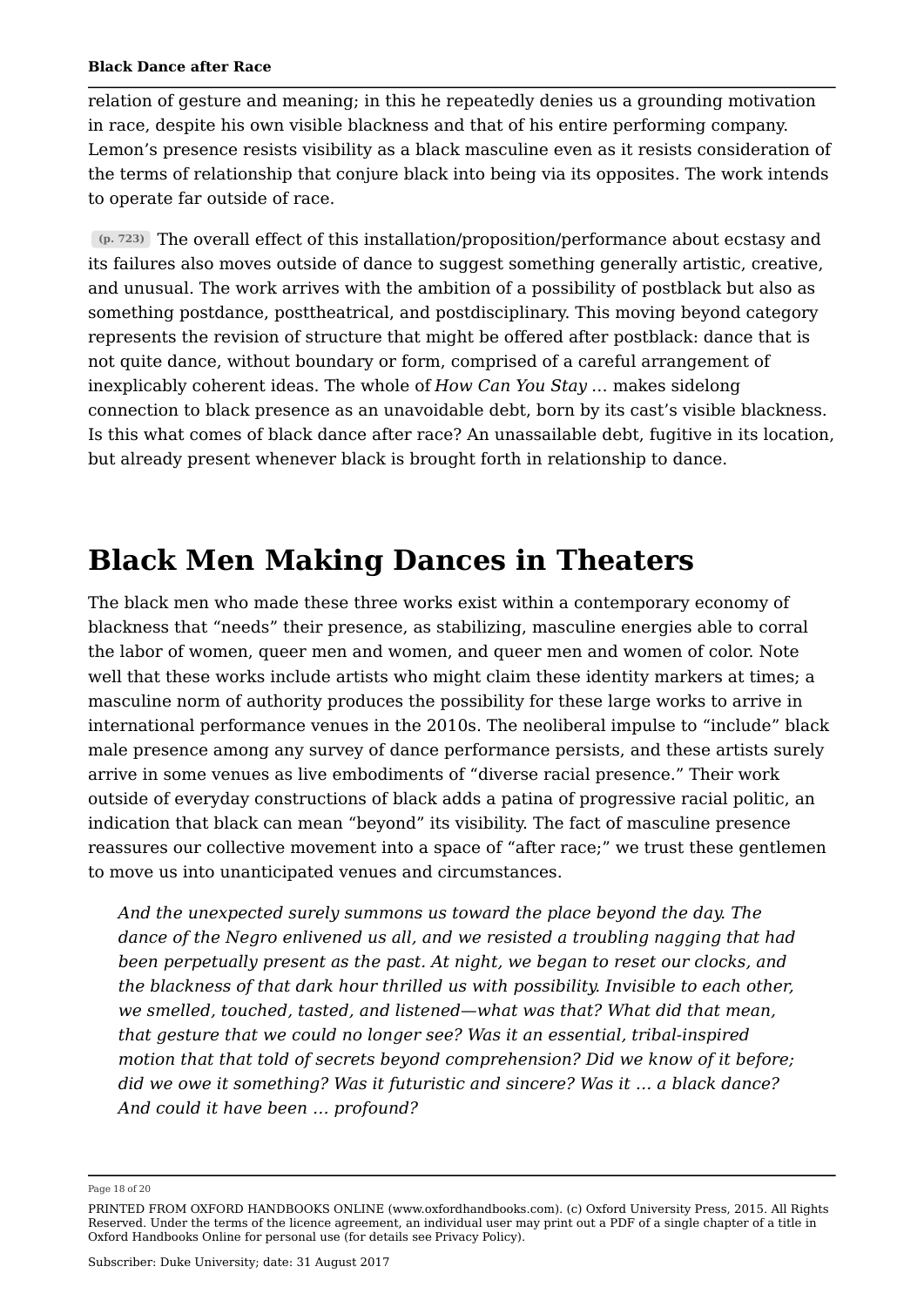### **Notes:**

(1.) "Look, a Negro!" quotation from Fanon 1967, 109.

(2.) *Pavement*. 2012. Choreography by Kyle Abraham in collaboration with performing artists of Abraham. In Motion; Dramaturge: Charlotte Brathwaite; Editing Advisor: Alexandra Wells; Costume Design: Kyle Abraham; Scenic/Lighting Designer: Dan Scully; Public Programs Developer: Maritza Mosquera; Sound Editing: Sam Crawford; Video images courtesy of Chris Ivey; Music: J. C. Bach, Jacques Brel, Benjamin Britten, Antonio Caldara, Sam Cooke, Colin Davis, Emmanuelle Haïm, Heather Harper, Donny Hathaway, Edward Howard, Concerto Köln, Philippe Jaroussky, Le Cercle De L'Harmonie, Alan Lomax, Ensemble Matheus, Fred McDowell, Hudson Mohawke, Alva Noto, Jérémie Rhorer, Ryuichi Sakamoto, Carl Sigman, Jean-Christophe Spinosi, and Antonio Vivaldi; Performers: Kyle Abraham, Matthew Baker, Rena Butler, Chalvar Monteiro, Jeremy "Jae" Neal, Maleek Washington, and Eric Williams.

(3.) Pavement creation notes available at website http://abrahaminmotion.org/.

(4.) *(M)imosa/Twenty Looks or Paris is Burning at The Judson Church (M).* 2011. With Cecilia Bengolea, Francois Chaignaud, Marlene Monteiro Freitas, and Trajal Harrell. While (M)imosa is co-directed, it surely springs from Harrell's larger project, begun in 2001.

(5.) *How Can You Stay in the House All Day and Not Go Anywhere?* 2010. Created by Ralph Lemon; Katherine Profeta dramaturg; performers Djédjé Djédjé Gervais, Darrell Jones, Gesel Mason, Okwui Okpokwasili, Omagbitse Omagbemi, David Thomson, Walter and Edna Clark.

### **Thomas F. DeFrantz**

Dance, Duke University

Thomas F. DeFrantz is Professor of Dance and African American Studies at Duke University. He is the director of SLIPPAGE: Performance, Culture, Technology, a research group that explores emerging technology in live performance applications, in residence at Duke University. An author, director, and performer, he co-convenes the working group Black Performance Theory, the Collegium for African Diaspora Dance, and the Choreography and Corporeality of the International Federation for Theatre Research. He acts as President of the Society of Dance History Scholars. Thomas DeFrantz is Professor of Dance and African American Studies at Duke University.

Page 19 of 20

PRINTED FROM OXFORD HANDBOOKS ONLINE (www.oxfordhandbooks.com). (c) Oxford University Press, 2015. All Rights Reserved. Under the terms of the licence agreement, an individual user may print out a PDF of a single chapter of a title in Oxford Handbooks Online for personal use (for details see Privacy Policy).